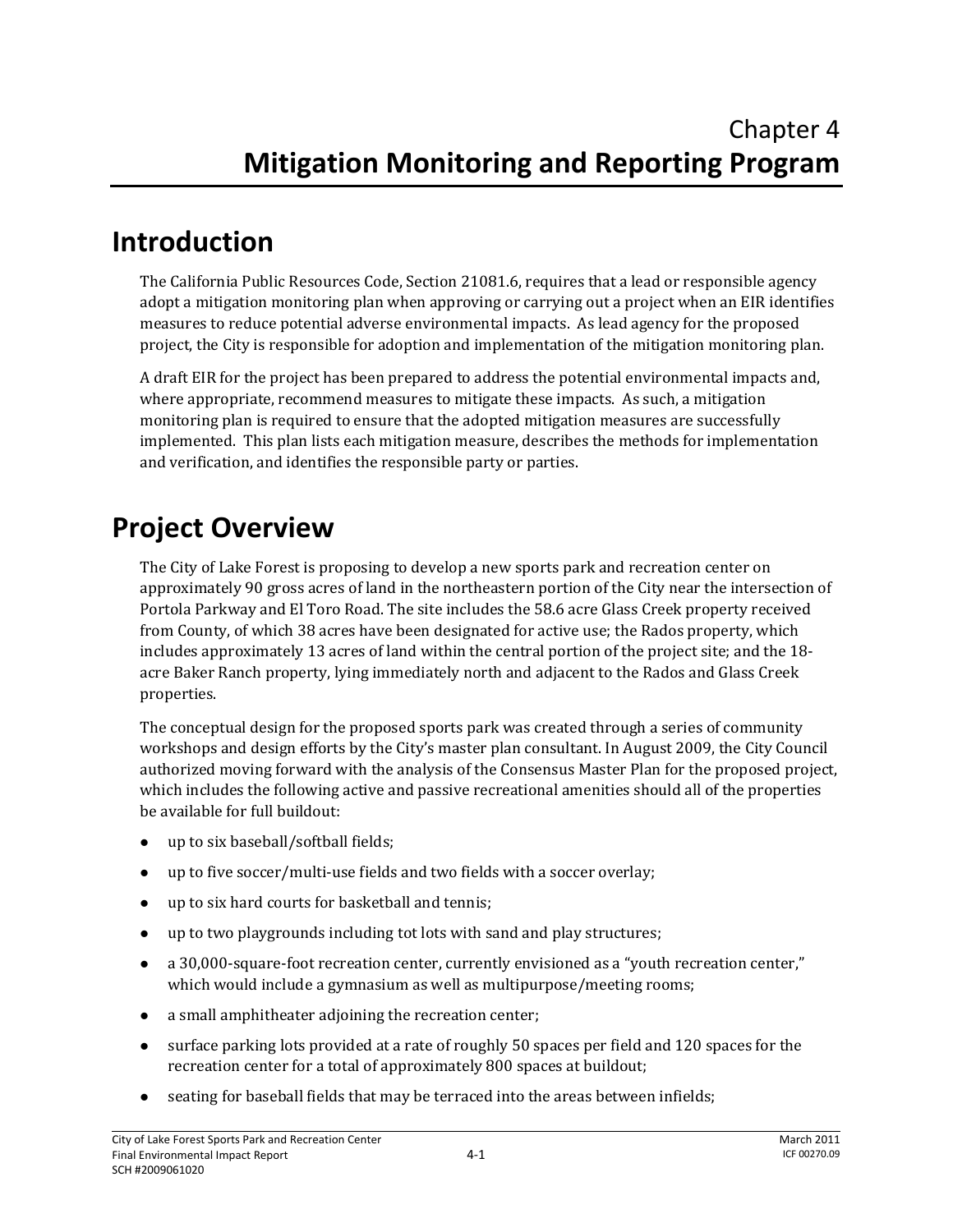- restrooms and concession areas;
- trail connections to local and regional trails; and
- $\bullet$  security lighting and lighting for all sports fields.

The park is envisioned to be open 7 days per week from 7:00 a.m. to 10:00 p.m. A number of potential access locations are currently under consideration.

The proposed project includes the extension of Rancho Parkway between Portola Parkway and Lake Forest Drive as a four‐lane divided highway pursuant to the County's Master Plan of Arterial Highways and the Lake Forest General Plan Circulation Element and the associated widening of Portola Parkway along the eastern boundary of the Baker property.

Two grading options are being considered for the proposed project. Both options occur within a maximum study area developed through preliminary studies which identified environmentally sensitive areas that should be avoided. Each of these options is conceptual in nature, as final elevations will be determined at a later date based upon precise soil and engineering studies, and a final design plan. Grading Scenario 1 (Highest Pad Elevation, Balanced Grade) sets the pad elevation for the sports fields at the estimated elevation needed to achieve a balance of the grading on the Glass Creek parcel, and includes potential use of retaining wall systems, including a wall up to 45 feet in height along the eastern edge of the site. Proposed elevations at the site would range from approximately 765 feet above MSL in the southern portion of the study area to approximately 795 feet above MSL in the northern portion. Grading Scenario 2 (Lowest Pad Elevation, Grading Export) sets the proposed pad elevation for the sports fields at the estimated lowest elevation possible while preserving the environmentally sensitive areas and the edges of the study area. Proposed elevations at the site would range from approximately 750 feet above MSL in the southern portion of the study area to approximately 780 feet above MSL in the northern portion.

Development of the proposed sports park would require the extension of utilities to the site, including water, reclaimed water, sewer, electric, gas, and communications. The required utilities are available in surrounding streets such as Portola Parkway, Vista Terrace Drive, and Rancho Parkway and would include simple laterals to connect to existing facilities. Except for the extension of new utilities within Rancho Parkway, no new offsite infrastructure is required to be installed or expanded. A 16‐inch reclaimed water pipeline owned and operated by IRWD which currently crosses the site would be relocated on site and would be temporarily taken out of service for short periods to connect to temporary and permanent improvements during the construction period.

The proposed project also includes a General Plan Amendment (GPA) to re‐designate portions of the property to reflect the active and passive areas of the proposed Sports Park. The majority of the Glass Creek property is currently designated for Regional Park/Open Space in the City of Lake Forest General Plan. The proposed GPA would modify the land use designations on the site to reduce the 51.1 acres of Regional Park/Open Space to 20.6 acres, and increase the 7.5 acres of Community Park/Open Space to 38.0 acres.

## **Monitoring and Reporting Procedures**

The mitigation monitoring plan for the proposed project will be in place through all phases of the project, including design, construction, and operation. The City will be responsible for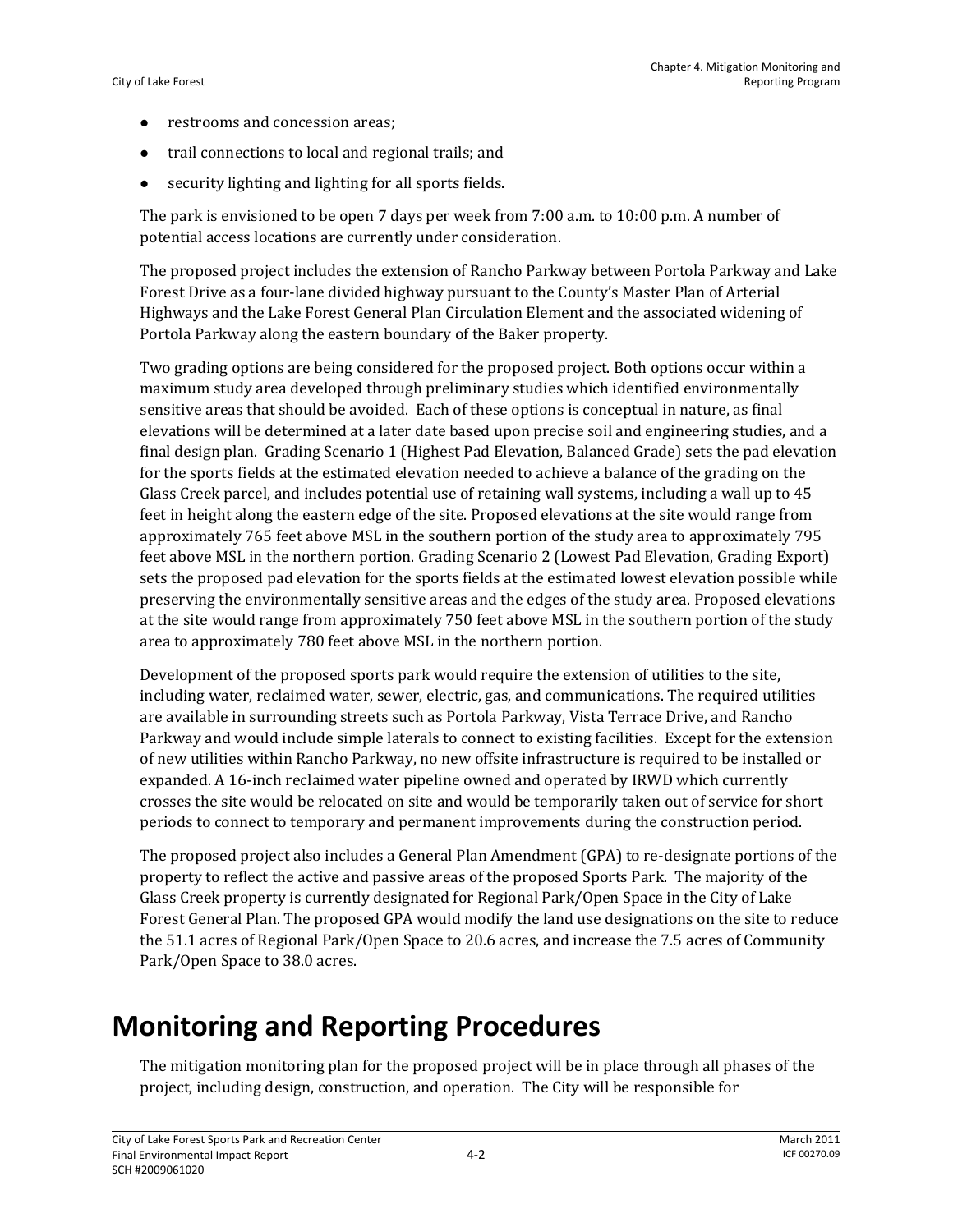administering the mitigation monitoring plan and ensuring that all parties comply with its provisions. The City may delegate monitoring activities to staff, consultants, or contractors. The City will also ensure that monitoring is documented through periodic reports and that deficiencies are promptly corrected. The designated environmental monitor will track and document compliance with mitigation measures, note any problems that may result, and take appropriate action to rectify problems.

# **Mitigation Monitoring and Reporting Program Implementation**

Table 4‐1 lists each mitigation measure included in the draft EIR. Certain inspections and reports may require preparation by qualified individuals and these are specified as needed. The timing and method of verification for each measure are also specified.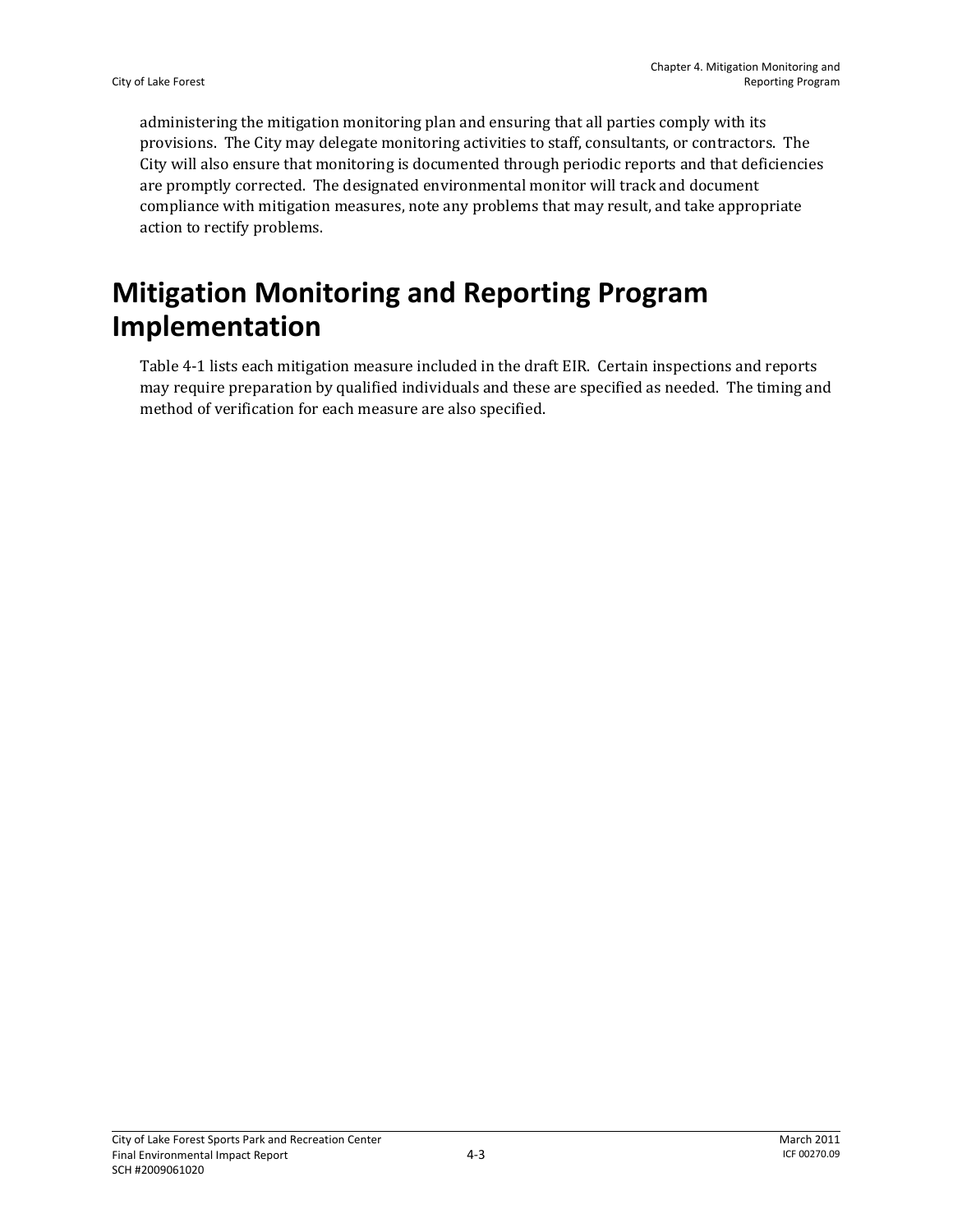| <b>Mitigation</b> |                                                                                                                                                                                                                                                                                                                                                                                                                                                                                                                                                                                                                                                                                                                                                                                                                                                                                                                                                                                                                                                                                                                                                                                                                                                                                                                                                                                                                                                                                                                                                                                                                                                                                                                                                                                                                                                                                                                                                                                                                                                                                                                           |                                                                                                                                                              |                                                                                                                                                                                                                                                                                                                                                                                                                                                                         |                                                                                                                                             |
|-------------------|---------------------------------------------------------------------------------------------------------------------------------------------------------------------------------------------------------------------------------------------------------------------------------------------------------------------------------------------------------------------------------------------------------------------------------------------------------------------------------------------------------------------------------------------------------------------------------------------------------------------------------------------------------------------------------------------------------------------------------------------------------------------------------------------------------------------------------------------------------------------------------------------------------------------------------------------------------------------------------------------------------------------------------------------------------------------------------------------------------------------------------------------------------------------------------------------------------------------------------------------------------------------------------------------------------------------------------------------------------------------------------------------------------------------------------------------------------------------------------------------------------------------------------------------------------------------------------------------------------------------------------------------------------------------------------------------------------------------------------------------------------------------------------------------------------------------------------------------------------------------------------------------------------------------------------------------------------------------------------------------------------------------------------------------------------------------------------------------------------------------------|--------------------------------------------------------------------------------------------------------------------------------------------------------------|-------------------------------------------------------------------------------------------------------------------------------------------------------------------------------------------------------------------------------------------------------------------------------------------------------------------------------------------------------------------------------------------------------------------------------------------------------------------------|---------------------------------------------------------------------------------------------------------------------------------------------|
| <b>Measure</b>    |                                                                                                                                                                                                                                                                                                                                                                                                                                                                                                                                                                                                                                                                                                                                                                                                                                                                                                                                                                                                                                                                                                                                                                                                                                                                                                                                                                                                                                                                                                                                                                                                                                                                                                                                                                                                                                                                                                                                                                                                                                                                                                                           | <b>Timing of</b>                                                                                                                                             | <b>Method of</b>                                                                                                                                                                                                                                                                                                                                                                                                                                                        | Responsible                                                                                                                                 |
| No.               | <b>Mitigation Measures</b>                                                                                                                                                                                                                                                                                                                                                                                                                                                                                                                                                                                                                                                                                                                                                                                                                                                                                                                                                                                                                                                                                                                                                                                                                                                                                                                                                                                                                                                                                                                                                                                                                                                                                                                                                                                                                                                                                                                                                                                                                                                                                                | Implementation                                                                                                                                               | Implementation                                                                                                                                                                                                                                                                                                                                                                                                                                                          | Party                                                                                                                                       |
| <b>AESTHETICS</b> |                                                                                                                                                                                                                                                                                                                                                                                                                                                                                                                                                                                                                                                                                                                                                                                                                                                                                                                                                                                                                                                                                                                                                                                                                                                                                                                                                                                                                                                                                                                                                                                                                                                                                                                                                                                                                                                                                                                                                                                                                                                                                                                           |                                                                                                                                                              |                                                                                                                                                                                                                                                                                                                                                                                                                                                                         |                                                                                                                                             |
| AES-1             | Re-establish native vegetation along project ridgeline and<br>associated slopes. During the final stages of construction as part of<br>the landscape installation, ridgeline and sloped areas disturbed by<br>grading and project construction will be replanted and seeded with<br>species and in density patterns that naturally occur on site. If<br>feasible, plant material that can be successfully replanted, and<br>topsoil containing native seeds, will be stockpiled and used in the<br>revegetation plan. Seed may be collected from plant material that<br>has adapted to local conditions from the site prior to grading to be<br>used in conjunction with container stock to obtain maximum<br>coverage for aesthetics and erosion control. Weedy areas shall be<br>mapped and avoided when topsoil is salvaged. Planting design will<br>be conducted to accomplish at a minimum maintenance of the<br>visual link connecting the ridgeline with the natural areas and open<br>space within the viewshed.<br>Supplemental temporary irrigation will be installed and maintained<br>to promote the establishment of planted and transplanted seedlings<br>and development of extensive root systems. Irrigation intensity and<br>duration will be tapered seasonally to better mimic natural<br>precipitation patterns and help to acclimate the revegetation areas<br>to the natural environment. Irrigation systems will remain in place<br>until revegetation is considered successful based on the established<br>monitoring criteria for plant health and vigor.<br>Monitoring may involve assessing individual species and/or annual<br>aerial assessments. Individual re-plants will be identified by<br>location and may be considered to be on their own annual<br>monitoring cycle that will continue for 5 years and be considered<br>successful after meeting health and vigor criteria with no<br>supplemental irrigation for a minimum of two growing seasons.<br>Alternatively, the revegetation area will be monitored for a<br>minimum of 5 years, and if after two growing seasons, plant | During the final<br>stages of<br>construction as<br>part of the<br>landscape<br>installation;<br>ongoing<br>monitoring over 5<br>years post-<br>installation | Revegetation in<br>accordance with<br>approved landscape<br>plan, irrigation in<br>accordance with<br>irrigation plans;<br>preparation and<br>implementation of a<br>revegetation<br>monitoring plan to be<br>approved by<br><b>Development Services</b><br>Department Director;<br>monitoring by qualified<br>landscape architect or<br>restoration<br>professional;<br>implementation of<br>remedial measures as<br>necessary to achieve<br>desired success criteria. | Development<br>Services<br>Department;<br>Public Works<br>Department;<br>Community<br>Services<br>Department;<br>Construction<br>Contractor |

#### **Table 4‐1. Mitigation Monitoring and Reporting Program Summary**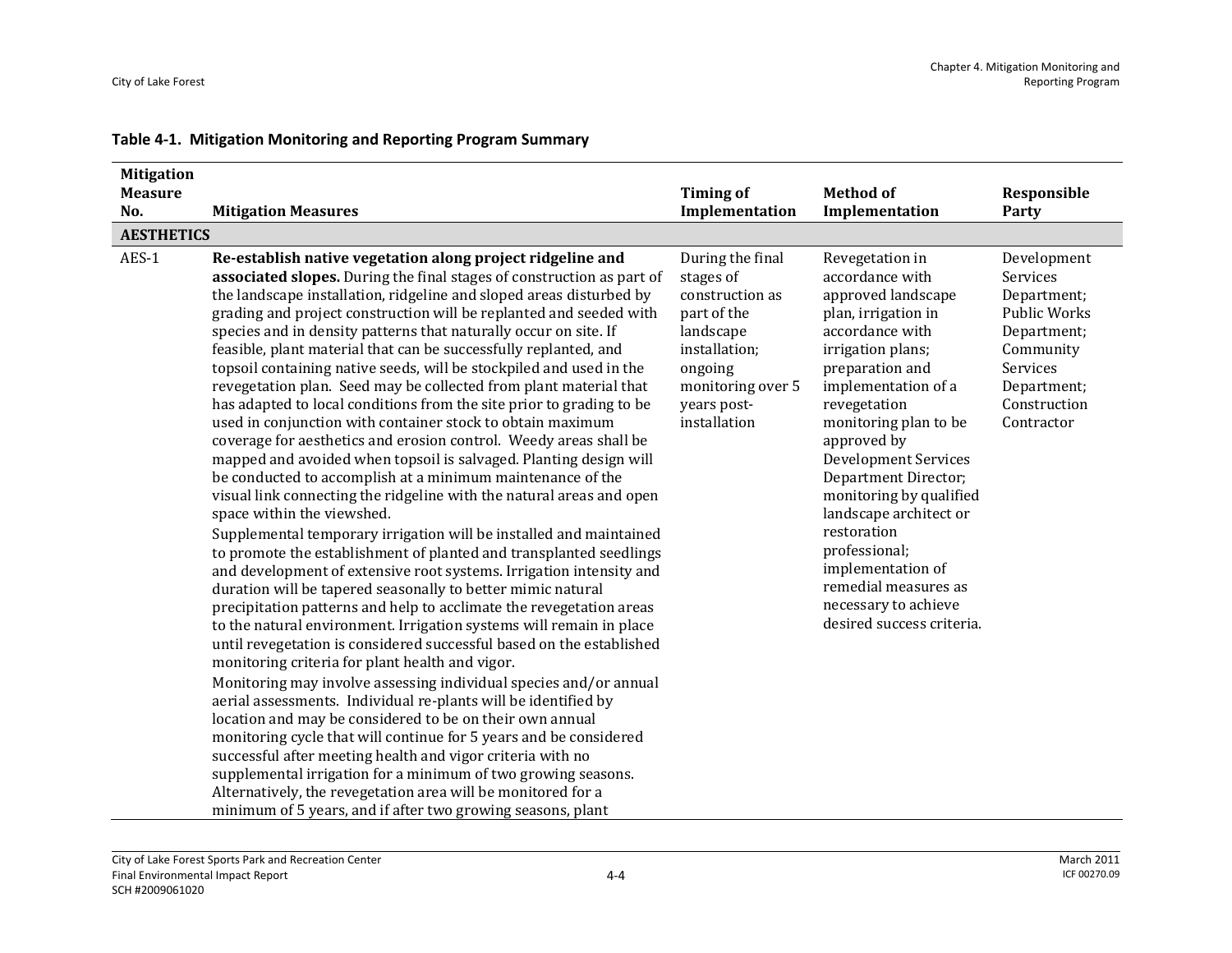| <b>Mitigation</b>     |                                                                                                                                                                                                                                                                                                                                                                                                                                                                                                                                                                               |                                                                                                                                      |                                                                                                                                               |                                                                                                   |
|-----------------------|-------------------------------------------------------------------------------------------------------------------------------------------------------------------------------------------------------------------------------------------------------------------------------------------------------------------------------------------------------------------------------------------------------------------------------------------------------------------------------------------------------------------------------------------------------------------------------|--------------------------------------------------------------------------------------------------------------------------------------|-----------------------------------------------------------------------------------------------------------------------------------------------|---------------------------------------------------------------------------------------------------|
| <b>Measure</b><br>No. | <b>Mitigation Measures</b>                                                                                                                                                                                                                                                                                                                                                                                                                                                                                                                                                    | <b>Timing of</b><br>Implementation                                                                                                   | <b>Method of</b><br>Implementation                                                                                                            | Responsible<br>Party                                                                              |
|                       | density, aerial coverage, and health and vigor criteria are met<br>without supplemental irrigation, the revegetation will be<br>considered successful.                                                                                                                                                                                                                                                                                                                                                                                                                        |                                                                                                                                      |                                                                                                                                               |                                                                                                   |
|                       | Success criteria that may trigger replanting may involve a<br>combination of survival and health and vigor and percent coverage.<br>This may include the following criteria:                                                                                                                                                                                                                                                                                                                                                                                                  |                                                                                                                                      |                                                                                                                                               |                                                                                                   |
|                       | • 90% survival or 10% coverage of native species at the end of year<br>1,                                                                                                                                                                                                                                                                                                                                                                                                                                                                                                     |                                                                                                                                      |                                                                                                                                               |                                                                                                   |
|                       | • 80% survival or 20% coverage of native species at the end of year<br>2,                                                                                                                                                                                                                                                                                                                                                                                                                                                                                                     |                                                                                                                                      |                                                                                                                                               |                                                                                                   |
|                       | • 70% survival or 35% coverage of native species at the end of year<br>3,                                                                                                                                                                                                                                                                                                                                                                                                                                                                                                     |                                                                                                                                      |                                                                                                                                               |                                                                                                   |
|                       | • 60% survival or 50% coverage of native species at the end of year<br>4,                                                                                                                                                                                                                                                                                                                                                                                                                                                                                                     |                                                                                                                                      |                                                                                                                                               |                                                                                                   |
|                       | • 50% survival or 60% coverage of native species at the end of year<br>5.                                                                                                                                                                                                                                                                                                                                                                                                                                                                                                     |                                                                                                                                      |                                                                                                                                               |                                                                                                   |
|                       | If after year 5, success criteria is not met, the revegetation shall be<br>compared to cover of adjacent areas. Remedial measures would<br>involve re-planting and re-seeding and continued irrigation, or<br>regrading the slopes to create terraces or pockets that would hold<br>topsoil and re-plant. A detailed revegetation and monitoring plan<br>will be prepared, which will identify the planting palette,<br>methodology, irrigation requirements, monitoring frequency and<br>duration, success criteria, and contingency measures.                               |                                                                                                                                      |                                                                                                                                               |                                                                                                   |
| AES-2                 | Maintain open space riparian corridor as a visual buffer.<br>During the final stages of construction as part of the landscape<br>installation, riparian areas disturbed by grading and project<br>construction will be replanted with riparian species and in density<br>patterns that naturally occur on site. Planting design will be<br>conducted with the following overall goals:<br>• Screen views into the site of the playing fields, parking lots, field<br>lighting fixtures, and structures.<br>• Maintain a visual and physical link to the Aliso Creek corridor. | During final<br>landscape design<br>and during the<br>final stages of<br>construction as<br>part of the<br>landscape<br>installation | Preparation of a<br>landscape plan to<br>achieve the desired<br>goals; installation of<br>landscape in accordance<br>with the landscape plan. | Public Works<br>Department;<br>Community<br>Services<br>Department;<br>Construction<br>Contractor |

 $\bullet~$  Use of riparian vegetation such as sycamore trees for landscaped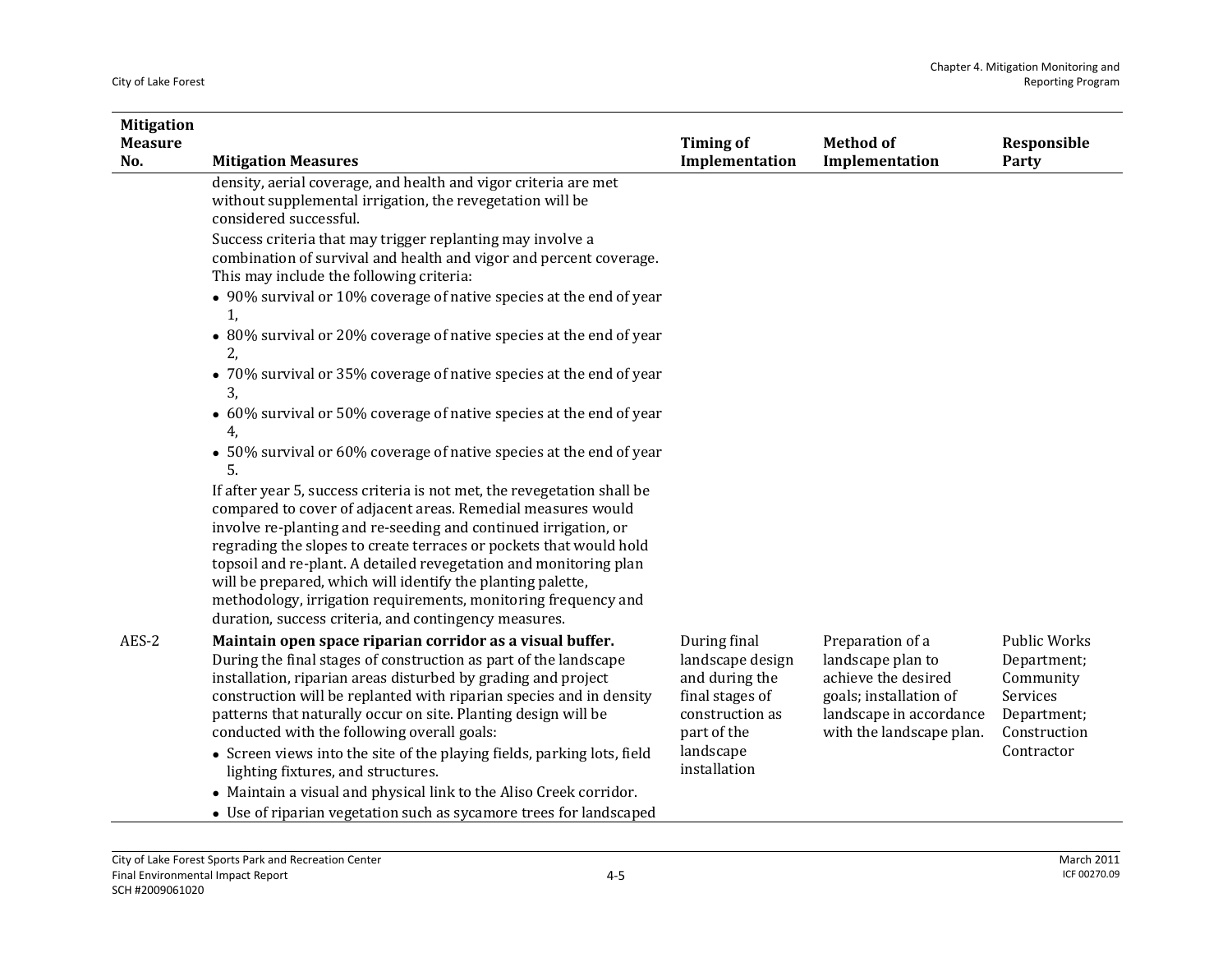| <b>Mitigation</b><br><b>Measure</b><br>No. | <b>Mitigation Measures</b>                                                                                                                                                                                                                                                                                                                                                                                                                                                                                                                                                                                                                                                                                                                                                                                                                                | <b>Timing of</b><br>Implementation                                | <b>Method of</b><br>Implementation                                                                                                                                                                                                                                                     | Responsible<br>Party                                                                                     |
|--------------------------------------------|-----------------------------------------------------------------------------------------------------------------------------------------------------------------------------------------------------------------------------------------------------------------------------------------------------------------------------------------------------------------------------------------------------------------------------------------------------------------------------------------------------------------------------------------------------------------------------------------------------------------------------------------------------------------------------------------------------------------------------------------------------------------------------------------------------------------------------------------------------------|-------------------------------------------------------------------|----------------------------------------------------------------------------------------------------------------------------------------------------------------------------------------------------------------------------------------------------------------------------------------|----------------------------------------------------------------------------------------------------------|
|                                            | areas adjacent to the existing riparian corridors will help anchor<br>and integrate the project with Aliso Creek and the riparian<br>corridor that bounds the eastern edge of the site.                                                                                                                                                                                                                                                                                                                                                                                                                                                                                                                                                                                                                                                                   |                                                                   |                                                                                                                                                                                                                                                                                        |                                                                                                          |
| AES-3                                      | Onsite verification of lighting installation. During the installation<br>of the lighting system, the City will retain a registered lighting<br>engineer or lighting professional with certification that indicates<br>proficiency in outdoor lighting design to provide onsite verification<br>that lighting installation conforms to submitted plans. Verification<br>after the completion of construction will ensure that all<br>specifications in the lighting plan, including mounting heights,<br>horizontal angle of luminary shields, spill light foot candles, and<br>lumens, have been met.                                                                                                                                                                                                                                                     | During lighting<br>installation                                   | City will retain<br>registered lighting<br>engineer to verify<br>conformance with<br>lighting plans, and if<br>necessary measure spill<br>light.                                                                                                                                       | Public Works<br>Department;<br>Community<br>Services<br>Department                                       |
| AES-4                                      | Sports facility lighting curfew. Throughout the operation of the<br>proposed sports park complex, the City will impose a lighting<br>curfew to limit nighttime operational hours for field use. The<br>imposition of a lighting curfew will help protect nighttime views for<br>sensitive receptors by reducing the duration of operations to<br>provide a light-free sky above the project site during later evening<br>hours. All events will be scheduled to conclude before the curfew,<br>and illumination of the playing fields will be permitted after curfew<br>only to conclude a scheduled event that exceeded curfew due to<br>unusual circumstances. The lighting curfew will be imposed after<br>10:30 p.m.                                                                                                                                  | Throughout the<br>operation f the<br>park                         | Lighting will be<br>programmed to turn off<br>by 10:30 p.m., and<br>scheduling of the<br>facilities will occur such<br>that events will end no<br>later than 10:30 p.m.                                                                                                                | Community<br>Services<br>Department                                                                      |
| AES-5                                      | Reduce visibility of new structures. During the final design stages<br>as part of the architectural finishing, perimeter landscaping and<br>appropriate color treatment for buildings and concrete areas will be<br>designed to include colors that complement and blend with the<br>setting. This will reduce contrast and promote compositional<br>harmony of architectural features. Perimeter landscaping will be<br>designed and installed along the eastern edge of the parking lot to<br>soften the edges, and blend with the natural riparian corridor in the<br>foreground. New accessory structures (excluding the recreation<br>center) will be painted with a shade that is 1 to 2 degrees darker<br>than the general surrounding area. In addition, concrete structures,<br>such as bench drains, will implement integral color, in the same | During final design<br>and finishing<br>stages of<br>construction | Color palette will be<br>selected such that it<br>minimizes visual impact<br>and blends with the<br>setting as stated in<br>mitigation measure<br>AES-5. Perimeter<br>landscaping will be<br>designed and installed<br>along eastern parking<br>lot edges. Ongoing<br>maintenance will | <b>Public Works</b><br>Department;<br>Community<br>Services<br>Department;<br>Construction<br>Contractor |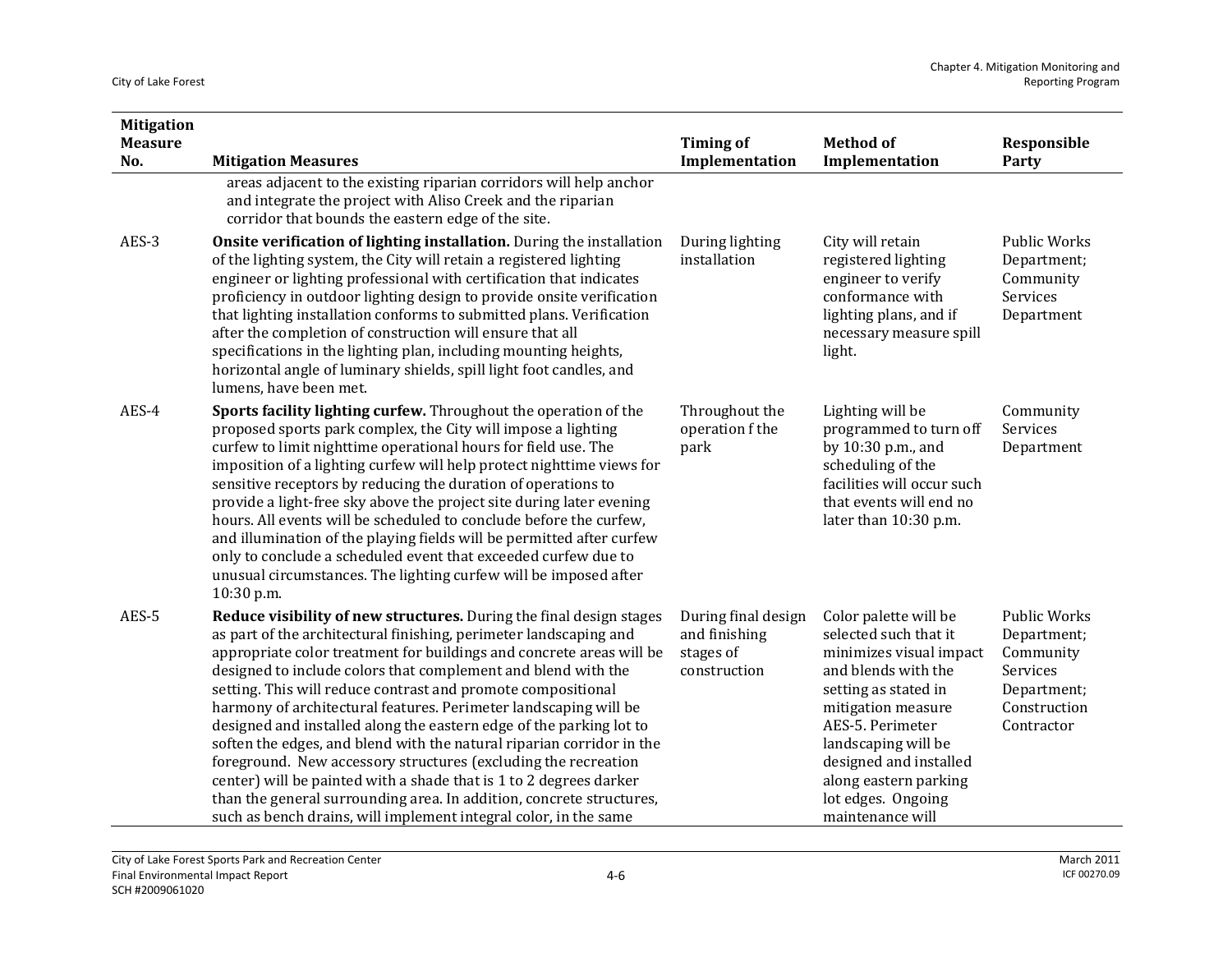| <b>Mitigation</b>  |                                                                                                                                                                                                                                                                                                                                                                                                                                                                                                                                                                                                                                                                                                                                                                                                                                                                                   |                               |                                                                                                                                                                                                             |                                                                           |
|--------------------|-----------------------------------------------------------------------------------------------------------------------------------------------------------------------------------------------------------------------------------------------------------------------------------------------------------------------------------------------------------------------------------------------------------------------------------------------------------------------------------------------------------------------------------------------------------------------------------------------------------------------------------------------------------------------------------------------------------------------------------------------------------------------------------------------------------------------------------------------------------------------------------|-------------------------------|-------------------------------------------------------------------------------------------------------------------------------------------------------------------------------------------------------------|---------------------------------------------------------------------------|
| <b>Measure</b>     |                                                                                                                                                                                                                                                                                                                                                                                                                                                                                                                                                                                                                                                                                                                                                                                                                                                                                   | <b>Timing of</b>              | <b>Method of</b>                                                                                                                                                                                            | Responsible                                                               |
| No.                | <b>Mitigation Measures</b><br>manner, to reduce visibility. Because color selection will vary by<br>location, the City will employ the use of color panels evaluated from<br>KOPs during common lighting conditions (front vs. back lighting) to<br>aid in the appropriate color selection. Color panels will be a<br>minimum of 3 feet by 2 feet and will be evaluated from various<br>distances to ensure the best possible color selection. Refer to<br>http://www.blm.gov/bmp for more information on this technique<br>Appropriate paint type will be selected for the finished structures to<br>ensure long-term durability of the painted surfaces. These<br>measures will be implemented during the finishing stages of<br>construction, and will be maintained by the City of Lake Forest over<br>the life of the project.                                               | Implementation                | Implementation<br>conform to original<br>color palette and<br>landscaping plan.                                                                                                                             | Party                                                                     |
| AES-6              | Develop landscape master plan. The City of Lake Forest will<br>retain a landscape architect to develop a landscape master plan<br>designed to provide both functional and aesthetic enhancements.<br>Functionally, the landscaping will provide shade, help screen views<br>to and from the site, reduce glare and reflection from built surfaces,<br>and where necessary, control erosion. Aesthetically, the<br>landscaping will be designed to frame views, provide visual unity<br>with the landscape, and minimize negative visual effects of the<br>project by softening hard surfaces and reducing contrast and scale<br>through the introduction of color, form, and textures that provide a<br>visual linkage to the surrounding context. Landscaping will provide<br>a thematic identity with Aliso Creek and the natural elements<br>within the surrounding landscape. | During final design<br>phases | City will commission a<br>landscape master plan<br>to achieve desired goals<br>and objectives<br>identified.                                                                                                | <b>Public Works</b><br>Department;<br>Community<br>Services<br>Department |
| <b>AIR QUALITY</b> |                                                                                                                                                                                                                                                                                                                                                                                                                                                                                                                                                                                                                                                                                                                                                                                                                                                                                   |                               |                                                                                                                                                                                                             |                                                                           |
| $AQ-1$             | Construction-period engine/equipment emissions. During<br>project construction, all internal combustion engines/construction<br>equipment operating on the project site will meet EPA-Certified<br>Tier 2 emissions standards, or higher according to the following:<br>• Project Start, to December 31, 2011: All offroad diesel-powered<br>construction equipment greater than 50 hp shall meet Tier 2<br>offroad emissions standards. In addition, all construction<br>equipment shall be outfitted with the BACT devices certified by<br>CARB. Any emissions control device used by the contractor shall                                                                                                                                                                                                                                                                      | During<br>construction        | The City will solicit<br>construction bids<br>requiring contractors to<br>utilize construction<br>equipment that meets<br>these specifications.<br>Equipment will be<br>verified during City<br>inspection. | Public Works<br>Department;<br>Construction<br>Contractor                 |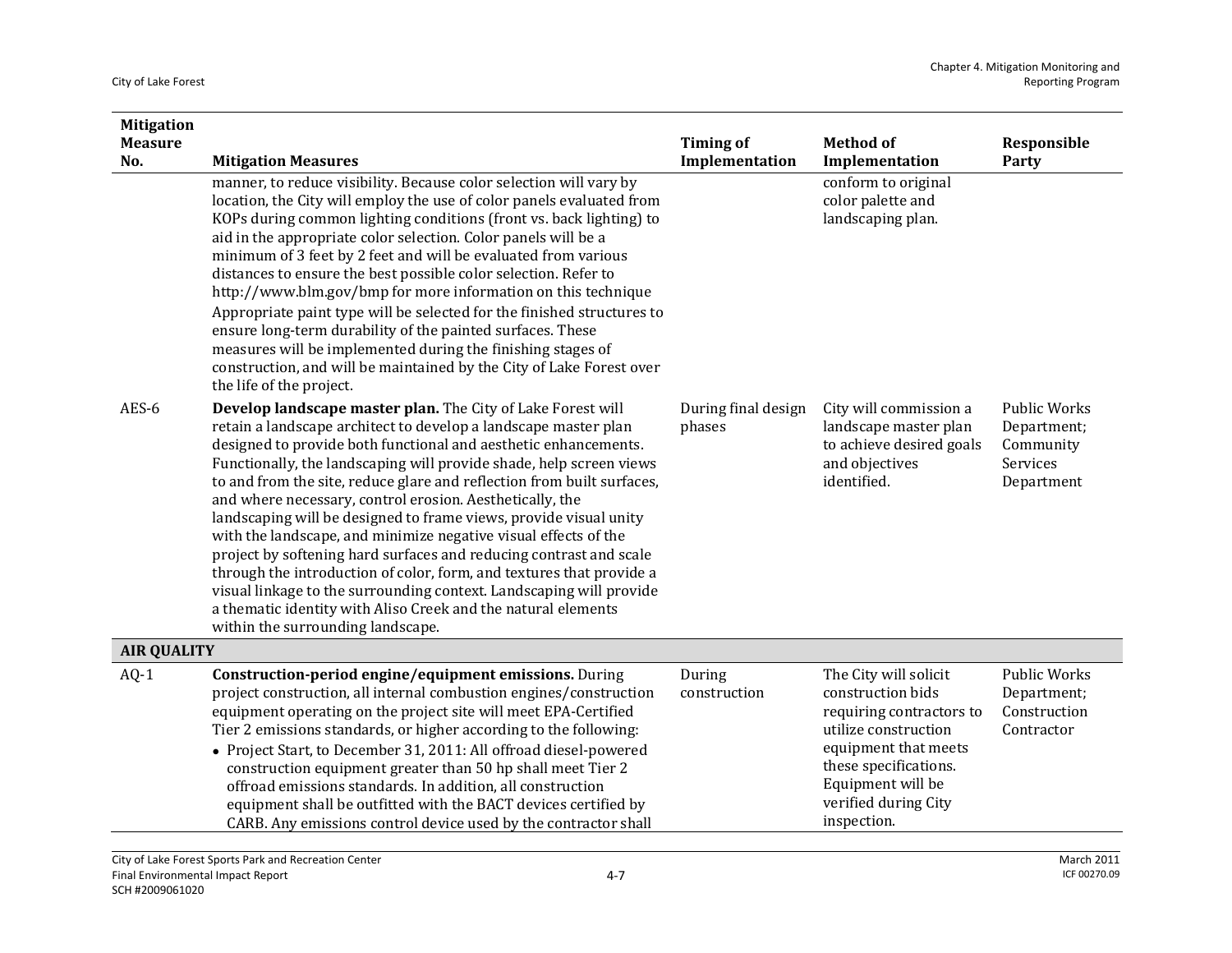| <b>Mitigation</b> |                                                                                                                                                                                                                                                                                                                                                                                                                                                                                                                                                                                                                                                                                                                                                                                                                                                                                                                                                                                                                                                                                                                                                                                                                                                                                                                                                                                                                                                                                                                                                                                                                                                                                                                                                                                                                                                                                                                              |                        |                                                                                                |                                                                  |
|-------------------|------------------------------------------------------------------------------------------------------------------------------------------------------------------------------------------------------------------------------------------------------------------------------------------------------------------------------------------------------------------------------------------------------------------------------------------------------------------------------------------------------------------------------------------------------------------------------------------------------------------------------------------------------------------------------------------------------------------------------------------------------------------------------------------------------------------------------------------------------------------------------------------------------------------------------------------------------------------------------------------------------------------------------------------------------------------------------------------------------------------------------------------------------------------------------------------------------------------------------------------------------------------------------------------------------------------------------------------------------------------------------------------------------------------------------------------------------------------------------------------------------------------------------------------------------------------------------------------------------------------------------------------------------------------------------------------------------------------------------------------------------------------------------------------------------------------------------------------------------------------------------------------------------------------------------|------------------------|------------------------------------------------------------------------------------------------|------------------------------------------------------------------|
| <b>Measure</b>    |                                                                                                                                                                                                                                                                                                                                                                                                                                                                                                                                                                                                                                                                                                                                                                                                                                                                                                                                                                                                                                                                                                                                                                                                                                                                                                                                                                                                                                                                                                                                                                                                                                                                                                                                                                                                                                                                                                                              | <b>Timing of</b>       | <b>Method of</b>                                                                               | Responsible                                                      |
| No.               | <b>Mitigation Measures</b><br>achieve emissions reductions that are no less than what could be<br>achieved by a Level 2 or Level 3 diesel emissions control strategy<br>for a similarly sized engine as defined by CARB regulations.<br>• January 1, 2012, to December 31, 2014: All offroad diesel-<br>powered construction equipment greater than 50 hp shall meet<br>Tier 3 offroad emissions standards. In addition, all construction<br>equipment shall be outfitted with BACT devices certified by<br>CARB. Any emissions control device used by the contractor shall<br>achieve emissions reductions that are no less than what could be<br>achieved by a Level 3 diesel emissions control strategy for a<br>similarly sized engine as defined by CARB regulations.<br>• Post-January 1, 2015: All offroad diesel-powered construction<br>equipment greater than 50 hp shall meet the Tier 4 emission<br>standards, where available. In addition, all construction<br>equipment shall be outfitted with BACT devices certified by<br>CARB. Any emissions control device used by the contractor shall<br>achieve emissions reductions that are no less than what could be<br>achieved by a Level 3 diesel emissions control strategy for a<br>similarly sized engine as defined by CARB regulations.<br>• A copy of each unit's certified tier specification, BACT<br>documentation, and CARB or SCAQMD operating permit shall be<br>provided at the time of mobilization of each applicable unit of<br>equipment.<br>• Encourage construction contractors to apply for AQMD "SOON"<br>funds. Incentives could be provided for those construction<br>contractors who apply for AQMD "SOON" funds. The "SOON"<br>program provides funds to accelerate clean up of off-road diesel<br>vehicles, such as heavy duty construction equipment. More<br>information on this program can be found at the following<br>website: | Implementation         | Implementation                                                                                 | Party                                                            |
|                   | http://www.aqmd.gov/tao/Implementation/SOONProgram.htm                                                                                                                                                                                                                                                                                                                                                                                                                                                                                                                                                                                                                                                                                                                                                                                                                                                                                                                                                                                                                                                                                                                                                                                                                                                                                                                                                                                                                                                                                                                                                                                                                                                                                                                                                                                                                                                                       |                        |                                                                                                |                                                                  |
| $AQ-2$            | Construction-period engine/equipment oxides catalyst. During<br>project construction, all equipment operating on the project site<br>will be fitted with an oxides catalyst.                                                                                                                                                                                                                                                                                                                                                                                                                                                                                                                                                                                                                                                                                                                                                                                                                                                                                                                                                                                                                                                                                                                                                                                                                                                                                                                                                                                                                                                                                                                                                                                                                                                                                                                                                 | During<br>construction | The City will solicit<br>construction bids<br>requiring contractors to<br>utilize construction | <b>Public Works</b><br>Department;<br>Construction<br>Contractor |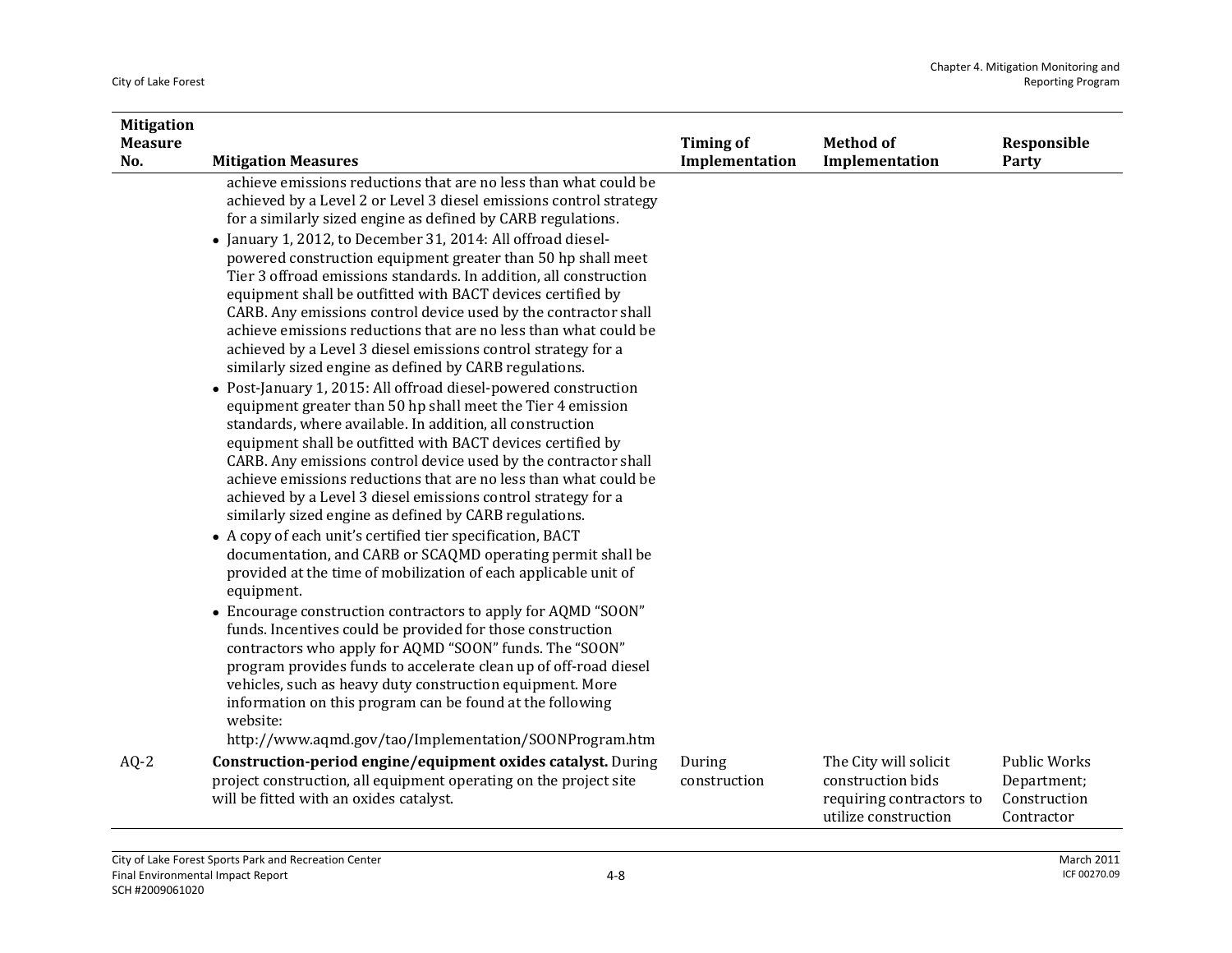| <b>Mitigation</b><br><b>Measure</b> |                                                                                                                                                                                                                                                                                                                                                                                                                                                                                                                                                                                                                                                     | <b>Timing of</b>       | <b>Method of</b>                                                                                                                                                                                            | Responsible                                                      |
|-------------------------------------|-----------------------------------------------------------------------------------------------------------------------------------------------------------------------------------------------------------------------------------------------------------------------------------------------------------------------------------------------------------------------------------------------------------------------------------------------------------------------------------------------------------------------------------------------------------------------------------------------------------------------------------------------------|------------------------|-------------------------------------------------------------------------------------------------------------------------------------------------------------------------------------------------------------|------------------------------------------------------------------|
| No.                                 | <b>Mitigation Measures</b>                                                                                                                                                                                                                                                                                                                                                                                                                                                                                                                                                                                                                          | Implementation         | Implementation<br>equipment that meets<br>these specifications.<br>Equipment will be<br>verified during City<br>inspection.                                                                                 | Party                                                            |
| $AQ-3$                              | Use of low- $NO_X$ diesel fuel. The City will require by contract<br>specifications that all heavy-duty diesel-powered equipment<br>operating and refueling at a project site within the project area will<br>use low- $NOX$ diesel fuel to the extent that it is readily available and<br>cost effective (up to 125 percent of the cost of California ARB<br>diesel) in the South Coast Air Basin (this does not apply to diesel-<br>powered trucks traveling to and from the project sites within the<br>project area). Contract specification language will be reviewed prior<br>to issuance of a grading permit (OSA Mitigation Measure 3.3-2). | During<br>construction | The City will solicit<br>construction bids<br>requiring contractors to<br>utilize construction<br>equipment that meets<br>these specifications.<br>Equipment will be<br>verified during City<br>inspection. | Public Works<br>Department;<br>Construction<br>Contractor        |
| $AQ-4$                              | Use of alternative fuel and low-emission diesel equipment. The<br>City will require by contract specifications that alternative fuel<br>construction equipment (i.e., compressed natural gas, liquid<br>petroleum gas, and unleaded gasoline) and low-emission diesel<br>construction equipment will be utilized to the extent that the<br>equipment is readily available and cost effective in the South Coast<br>Air Basin. Contract specification language will be reviewed prior to<br>issuance of a grading permit (OSA Mitigation Measure 3.3-3).                                                                                             | During<br>construction | The City will solicit<br>construction bids<br>requiring contractors to<br>utilize construction<br>equipment that meets<br>these specifications.<br>Equipment will be<br>verified during City<br>inspection. | <b>Public Works</b><br>Department;<br>Construction<br>Contractor |
| $AQ-5$                              | Turn off equipment when not in use. The City will require by<br>contract specifications that construction-related equipment,<br>including heavy-duty equipment, motor vehicles, and portable<br>equipment, shall be turned off when not in use for more than 5<br>minutes. Contract specification language will be reviewed prior to<br>issuance of a grading permit (OSA Mitigation Measure 3.3-5)                                                                                                                                                                                                                                                 | During<br>construction | The City will solicit<br>construction bids<br>requiring contractors to<br>comply with this limit.<br>Compliance will be<br>verified during City<br>inspection.                                              | <b>Public Works</b><br>Department;<br>Construction<br>Contractor |
| AQ-6                                | Use of existing electricity infrastructure. The City will require by<br>contract specifications that construction operations will rely on the<br>electricity infrastructure surrounding the construction site rather<br>than electrical generators powered by internal combustion engines<br>to the extent feasible. Contract specification language will be                                                                                                                                                                                                                                                                                        | During<br>construction | The City will solicit<br>construction bids<br>requiring contractors to<br>connect to utility<br>infrastructure, and                                                                                         | <b>Public Works</b><br>Department;<br>Construction<br>Contractor |

4‐9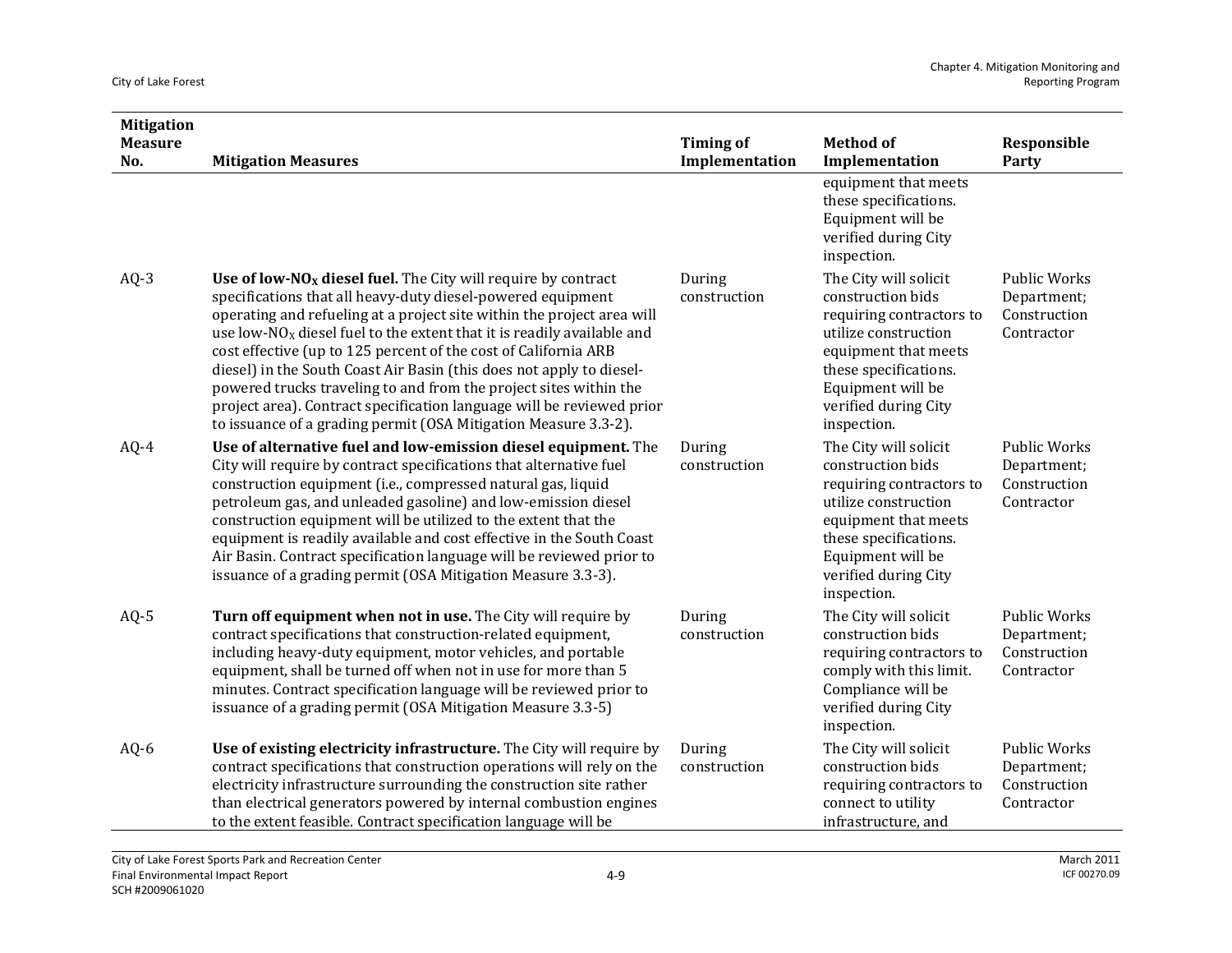| <b>Mitigation</b>     |                                                                                                                                                                                                                            |                                        |                                                                                                                                                                     |                                                                  |
|-----------------------|----------------------------------------------------------------------------------------------------------------------------------------------------------------------------------------------------------------------------|----------------------------------------|---------------------------------------------------------------------------------------------------------------------------------------------------------------------|------------------------------------------------------------------|
| <b>Measure</b><br>No. | <b>Mitigation Measures</b>                                                                                                                                                                                                 | <b>Timing of</b><br>Implementation     | <b>Method of</b><br>Implementation                                                                                                                                  | Responsible<br>Party                                             |
|                       | reviewed prior to issuance of a grading permit (OSA Mitigation<br>Measure 3.3-6).                                                                                                                                          |                                        | prohibit use of<br>generators. Compliance<br>will be verified during<br>City inspection.                                                                            |                                                                  |
| $AQ-7$                | Use of temporary traffic controls. Provide temporary traffic<br>controls such as a flag person, during all phases of construction to<br>maintain smooth traffic flow.                                                      | Prior to and<br>during<br>construction | The City will solicit<br>construction bids<br>requiring contractors to<br>produce a construction<br>traffic plan prior to<br>construction<br>commencing.            | <b>Public Works</b><br>Department;<br>Construction<br>Contractor |
| AQ-8                  | Use of dedicated turn lanes. Dedicated access ways for<br>construction traffic will be addressed during preparation and<br>implementation of the Construction Traffic Management Plan as<br>part of MM TC-1.               | During<br>construction                 | The construction traffic<br>plan will identify<br>dedicated turn lanes for<br>construction<br>equipment.                                                            | <b>Public Works</b><br>Department;<br>Construction<br>Contractor |
| $AQ-9$                | Reroute construction trucks away from congested areas.<br>Reroute construction trucks away from congested streets or<br>sensitive receptor areas.                                                                          | Prior to and<br>during<br>construction | The construction traffic<br>plan will identify haul<br>route maps that<br>minimize congested<br>streets and areas near<br>sensitive receptors.                      | <b>Public Works</b><br>Department;<br>Construction<br>Contractor |
| AQ-10                 | Appoint construction relation officer. Appoint a construction<br>relations officer to act as a community liaison concerning on-site<br>construction activity including resolution of issues related to PM10<br>generation. | During<br>construction                 | The construction<br>contractor will dedicate<br>the field superintendent<br>to serve as a community<br>liaison, who will be<br>responsible for dust<br>suppression. | <b>Public Works</b><br>Department;<br>Construction<br>Contractor |
| AQ-11                 | Improve traffic flow. Improve traffic flow by signal<br>synchronization, and ensure that all vehicles and equipment will be<br>properly tuned and maintained according to manufacturers'<br>specifications.                | During<br>construction                 | The City Traffic<br>Engineer will review<br>options for possible<br>changes in signalization<br>during construction                                                 | <b>Public Works</b><br>Department                                |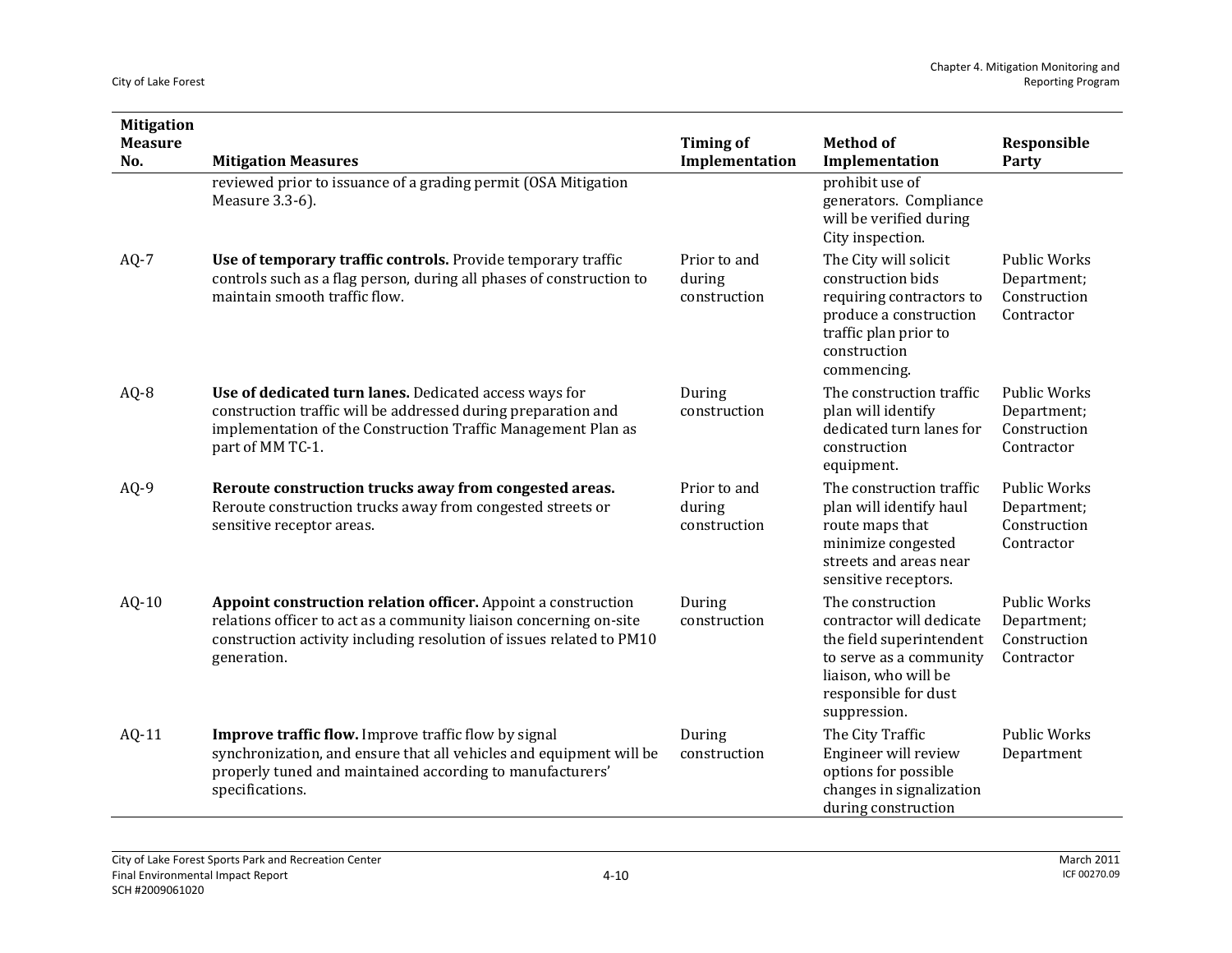| <b>Mitigation</b><br><b>Measure</b> |                                                                                                                                                                                                                                                                                                                                                                                                                                                                                                                                                                                                                                                                                                                                                                                                                                                                                                                                                                                                                                                                                                                                                                                                                                                                                                                                                                                                                                          | <b>Timing of</b>                                         | <b>Method of</b>                                                                                                                                                                                             | Responsible                                                      |
|-------------------------------------|------------------------------------------------------------------------------------------------------------------------------------------------------------------------------------------------------------------------------------------------------------------------------------------------------------------------------------------------------------------------------------------------------------------------------------------------------------------------------------------------------------------------------------------------------------------------------------------------------------------------------------------------------------------------------------------------------------------------------------------------------------------------------------------------------------------------------------------------------------------------------------------------------------------------------------------------------------------------------------------------------------------------------------------------------------------------------------------------------------------------------------------------------------------------------------------------------------------------------------------------------------------------------------------------------------------------------------------------------------------------------------------------------------------------------------------|----------------------------------------------------------|--------------------------------------------------------------------------------------------------------------------------------------------------------------------------------------------------------------|------------------------------------------------------------------|
| No.                                 | <b>Mitigation Measures</b>                                                                                                                                                                                                                                                                                                                                                                                                                                                                                                                                                                                                                                                                                                                                                                                                                                                                                                                                                                                                                                                                                                                                                                                                                                                                                                                                                                                                               | Implementation                                           | Implementation                                                                                                                                                                                               | Party                                                            |
|                                     |                                                                                                                                                                                                                                                                                                                                                                                                                                                                                                                                                                                                                                                                                                                                                                                                                                                                                                                                                                                                                                                                                                                                                                                                                                                                                                                                                                                                                                          |                                                          | hours only.                                                                                                                                                                                                  |                                                                  |
| $AQ-12$                             | Use of newer diesel haul trucks. Require the use of 2010 and<br>newer diesel haul trucks (e.g., material delivery trucks and soil<br>import/export).                                                                                                                                                                                                                                                                                                                                                                                                                                                                                                                                                                                                                                                                                                                                                                                                                                                                                                                                                                                                                                                                                                                                                                                                                                                                                     | During<br>construction                                   | The City will solicit<br>construction bids<br>requiring contractors to<br>utilize construction<br>equipment that meets<br>these specifications.<br>Compliance will be<br>verified during City<br>inspection. | <b>Public Works</b><br>Department;<br>Construction<br>Contractor |
|                                     | <b>BIOLOGICAL RESOURCES</b>                                                                                                                                                                                                                                                                                                                                                                                                                                                                                                                                                                                                                                                                                                                                                                                                                                                                                                                                                                                                                                                                                                                                                                                                                                                                                                                                                                                                              |                                                          |                                                                                                                                                                                                              |                                                                  |
| <b>BIO-1</b>                        | Sensitive Species Surveys (OSA PEIR MM 3.4-1). Where future<br>development projects have the potential to reduce or eliminate<br>habitat for native plant and wildlife species or sensitive habitats,<br>including, but not limited to, those listed in Appendix E of the OSA<br>Program EIR (Sensitive Species Potentially Occurring within the<br>Project Area), the project applicant shall conduct biological field<br>surveys of the project area to characterize the extent and quality of<br>habitat that would be affected by project development. Surveys<br>shall be conducted in accordance with current CDFG or USFWS<br>survey protocols for the target species by qualified biologists or<br>botanists. If no sensitive species are observed and the regulatory<br>agencies agree with those findings, then no further mitigation will<br>be required for the species. Similarly, if no sensitive habitats are<br>observed and the regulatory agencies agree with those findings,<br>then no further mitigation will be required. (It should be noted that<br>the sensitive species surveys described above satisfy this mitigation<br>measure.)<br>If sensitive species or habitats are documented on a specific site and<br>the species or habitat is covered by the NCCP/HCP, the applicant<br>shall conform and comply with the applicable requirements of the<br>NCCP/HCP and proceed with BIO-2 (OSA PEIR MM 3.4-2). | During the project<br>review                             | Surveys were<br>conducted as part of the<br>EIR process. The City<br>complied with this OSA<br>PEIR mitigation<br>measure.                                                                                   | Development<br>Services<br>Department                            |
| <b>BIO-2</b>                        | Loss of Coastal Sage Scrub Habitat and Plant and Animal<br>Species Protected by the NCCP/HCP (OSA PEIR MM 3.4-2). Prior<br>to recordation of a subdivision map or issuance of a grading permit,                                                                                                                                                                                                                                                                                                                                                                                                                                                                                                                                                                                                                                                                                                                                                                                                                                                                                                                                                                                                                                                                                                                                                                                                                                          | During the project<br>review and prior<br>to issuance of | Surveys were<br>conducted as part of the<br>EIR process. The City                                                                                                                                            | <b>Public Works</b><br>Department;<br>Development                |
|                                     |                                                                                                                                                                                                                                                                                                                                                                                                                                                                                                                                                                                                                                                                                                                                                                                                                                                                                                                                                                                                                                                                                                                                                                                                                                                                                                                                                                                                                                          |                                                          |                                                                                                                                                                                                              |                                                                  |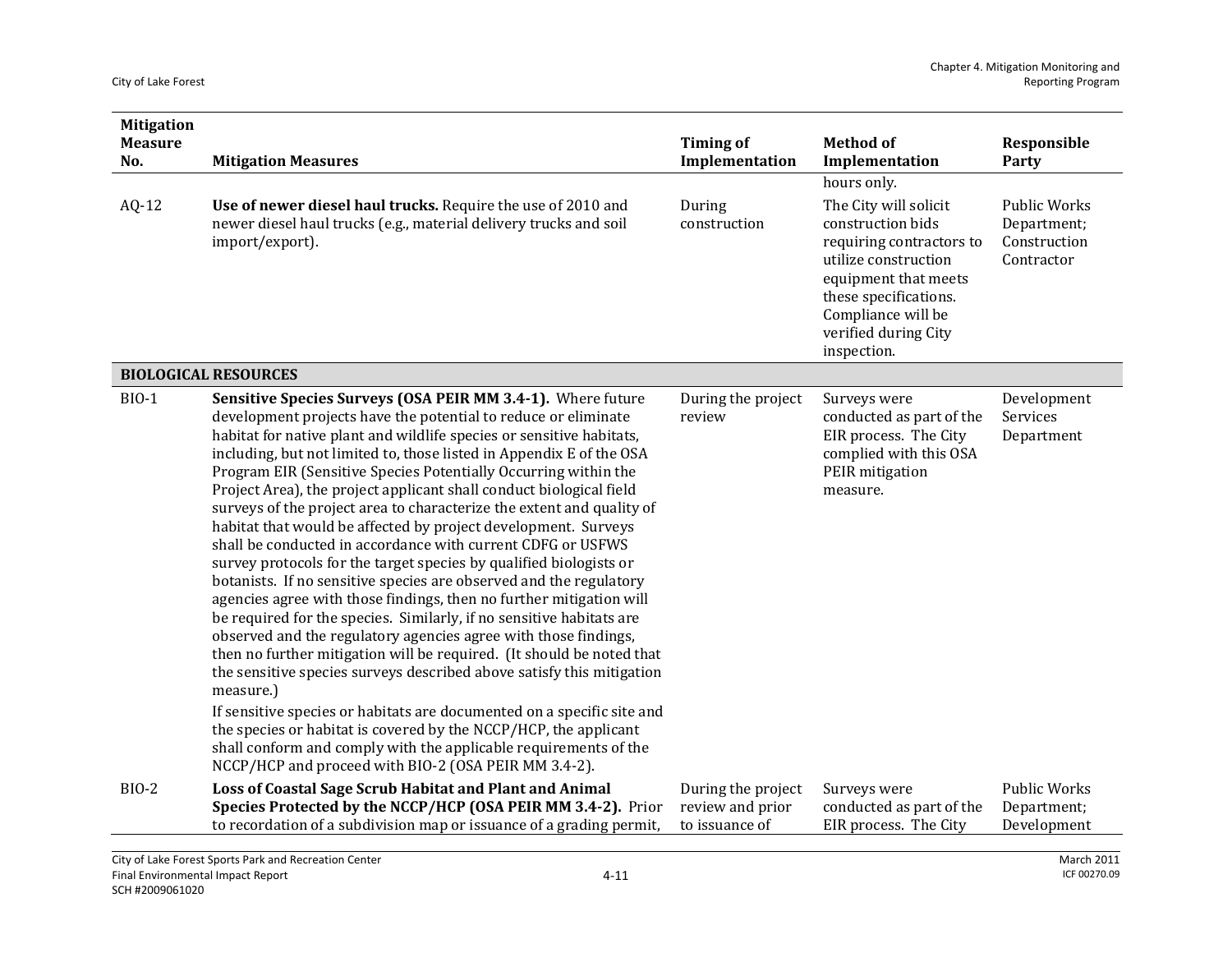| <b>Mitigation</b><br><b>Measure</b> |                                                                                                                                                                                                                                                                                                                                                                                                                                                                                                                                                                                                                                                                                                                                                                                                                                                                                                                                                                                                                              | <b>Timing of</b>                 | <b>Method of</b>                                                                                                              | Responsible                 |
|-------------------------------------|------------------------------------------------------------------------------------------------------------------------------------------------------------------------------------------------------------------------------------------------------------------------------------------------------------------------------------------------------------------------------------------------------------------------------------------------------------------------------------------------------------------------------------------------------------------------------------------------------------------------------------------------------------------------------------------------------------------------------------------------------------------------------------------------------------------------------------------------------------------------------------------------------------------------------------------------------------------------------------------------------------------------------|----------------------------------|-------------------------------------------------------------------------------------------------------------------------------|-----------------------------|
| No.                                 | <b>Mitigation Measures</b><br>whichever comes first, the applicant shall retain a qualified,                                                                                                                                                                                                                                                                                                                                                                                                                                                                                                                                                                                                                                                                                                                                                                                                                                                                                                                                 | Implementation<br>grading permit | Implementation<br>will pay in-lieu fees for                                                                                   | Party<br>Services           |
|                                     | permitted biologist to confirm the presence and quantity of coastal<br>sage scrub habitat located on the project site. If coastal sage scrub                                                                                                                                                                                                                                                                                                                                                                                                                                                                                                                                                                                                                                                                                                                                                                                                                                                                                 |                                  | loss of habitat covered<br>by the NCCP.                                                                                       | Department;<br>Construction |
|                                     | habitat is found to be located on the project site, the applicant shall                                                                                                                                                                                                                                                                                                                                                                                                                                                                                                                                                                                                                                                                                                                                                                                                                                                                                                                                                      |                                  | Construction will be                                                                                                          | Contractor                  |
|                                     | submit proof to the director of development services that in-lieu                                                                                                                                                                                                                                                                                                                                                                                                                                                                                                                                                                                                                                                                                                                                                                                                                                                                                                                                                            |                                  | scheduled outside of the                                                                                                      |                             |
|                                     | fees have been paid to the County of Orange Central/Coastal                                                                                                                                                                                                                                                                                                                                                                                                                                                                                                                                                                                                                                                                                                                                                                                                                                                                                                                                                                  |                                  | gnatcatcher breeding                                                                                                          |                             |
|                                     | Natural Communities Conservation Plan (NCCP) Reserve.<br>Currently, these fees are assessed at \$65,000 per acre of coastal                                                                                                                                                                                                                                                                                                                                                                                                                                                                                                                                                                                                                                                                                                                                                                                                                                                                                                  |                                  | season, or alternative<br>mitigation will be                                                                                  |                             |
|                                     | sage scrub habitat lost.                                                                                                                                                                                                                                                                                                                                                                                                                                                                                                                                                                                                                                                                                                                                                                                                                                                                                                                                                                                                     |                                  | implemented as                                                                                                                |                             |
|                                     | The applicant shall also demonstrate to the satisfaction of the                                                                                                                                                                                                                                                                                                                                                                                                                                                                                                                                                                                                                                                                                                                                                                                                                                                                                                                                                              |                                  | specified in mitigation                                                                                                       |                             |
|                                     | director of development services compliance with the following                                                                                                                                                                                                                                                                                                                                                                                                                                                                                                                                                                                                                                                                                                                                                                                                                                                                                                                                                               |                                  | measure BIO-4. During<br>construction, the                                                                                    |                             |
|                                     | NCCP construction impact avoidance measures or such measure in<br>effect at the time of construction:                                                                                                                                                                                                                                                                                                                                                                                                                                                                                                                                                                                                                                                                                                                                                                                                                                                                                                                        |                                  | contractor will comply                                                                                                        |                             |
|                                     | • To the maximum extent practicable, no grading of CSS habitat<br>that is occupied by nesting gnatcatchers will occur during the<br>breeding season (February 15 through July 15). It is expressly<br>understood that this provision and the remaining provisions of<br>these "construction-related minimization measures" are subject<br>to public health and safety considerations. These considerations<br>include unexpected slope stabilization, erosion control measures,<br>and emergency facility repairs. In the event of such public health<br>and safety circumstances, landowners or public agencies/utilities<br>will provide USFWS/CDFG with the maximum practicable notice<br>(or such notice as is specified in the NCCP/HCP) to allow for<br>capture of gnatcatchers, cactus wrens, and any other CSS<br>identified species that are not otherwise flushed and will carry<br>out the following measures only to the extent as practicable in the<br>context of the public health and safety considerations. |                                  | with the NCCP<br>construction avoidance<br>measures identified. A<br>construction monitor<br>will be retained by the<br>City. |                             |
|                                     | • Prior to the commencement of grading operations or other<br>activities involving significant soil disturbance, all areas of CSS                                                                                                                                                                                                                                                                                                                                                                                                                                                                                                                                                                                                                                                                                                                                                                                                                                                                                            |                                  |                                                                                                                               |                             |
|                                     | habitat to be avoided under the provisions of the NCCP/HCP shall                                                                                                                                                                                                                                                                                                                                                                                                                                                                                                                                                                                                                                                                                                                                                                                                                                                                                                                                                             |                                  |                                                                                                                               |                             |
|                                     | be identified with temporary fencing or other markers clearly                                                                                                                                                                                                                                                                                                                                                                                                                                                                                                                                                                                                                                                                                                                                                                                                                                                                                                                                                                |                                  |                                                                                                                               |                             |
|                                     | visible to construction personnel. Additionally, prior to the<br>commencement of grading operations or other activities                                                                                                                                                                                                                                                                                                                                                                                                                                                                                                                                                                                                                                                                                                                                                                                                                                                                                                      |                                  |                                                                                                                               |                             |
|                                     | involving disturbance of CSS, a survey will be conducted to locate                                                                                                                                                                                                                                                                                                                                                                                                                                                                                                                                                                                                                                                                                                                                                                                                                                                                                                                                                           |                                  |                                                                                                                               |                             |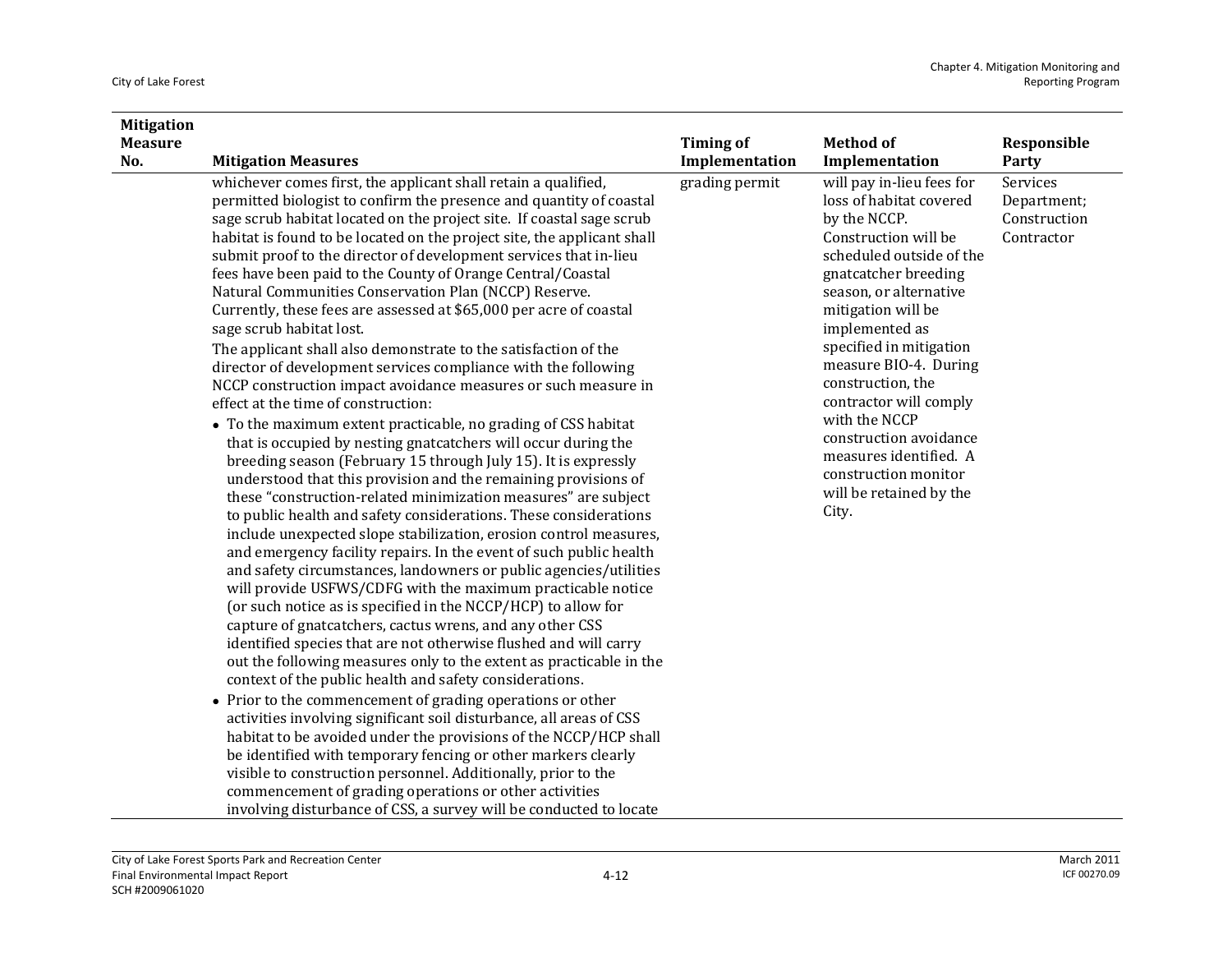| <b>Mitigation</b> |                                                                                                                                                                                                                                                                                                                                                                                                                                                                                                                                                                                                                                                                                                                                                                                                                                                                                                                                                                                                                                                                                                                                                                                                              |                                        |                                                                                                                     |                         |
|-------------------|--------------------------------------------------------------------------------------------------------------------------------------------------------------------------------------------------------------------------------------------------------------------------------------------------------------------------------------------------------------------------------------------------------------------------------------------------------------------------------------------------------------------------------------------------------------------------------------------------------------------------------------------------------------------------------------------------------------------------------------------------------------------------------------------------------------------------------------------------------------------------------------------------------------------------------------------------------------------------------------------------------------------------------------------------------------------------------------------------------------------------------------------------------------------------------------------------------------|----------------------------------------|---------------------------------------------------------------------------------------------------------------------|-------------------------|
| <b>Measure</b>    |                                                                                                                                                                                                                                                                                                                                                                                                                                                                                                                                                                                                                                                                                                                                                                                                                                                                                                                                                                                                                                                                                                                                                                                                              | <b>Timing of</b>                       | <b>Method</b> of                                                                                                    | Responsible             |
| No.               | <b>Mitigation Measures</b>                                                                                                                                                                                                                                                                                                                                                                                                                                                                                                                                                                                                                                                                                                                                                                                                                                                                                                                                                                                                                                                                                                                                                                                   | Implementation                         | Implementation                                                                                                      | Party                   |
|                   | gnatcatchers and cactus wrens within 100 feet of the outer extent<br>of projected soil disturbance activities, and the locations of any<br>such species shall be clearly marked and identified on the<br>construction/grading plans.<br>• A monitoring biologist, acceptable to USFWS/CDFG will be on site<br>during any clearing of CSS. The landowner or relevant public<br>agency/utility will advise USFWS/CDFG at least seven (7)<br>calendar days (and preferably fourteen (14) calendar days) prior<br>to the clearing of any habitat occupied by identified species to<br>allow USFWS/CDFG to work with the monitoring biologist in<br>connection with bird flushing/capture activities. The monitoring<br>biologist will flush identified species (avian or other mobile<br>identified species) from occupied habitat areas immediately prior<br>to brush-clearing and earthmoving activities. If birds cannot be<br>flushed, they will be captured in mist nets, if feasible, and<br>relocated to areas of the site to be protected or to the NCCP/HCP<br>Reserve System. It will be the responsibility of the monitoring<br>biologist to assure that Identified bird species will not be directly |                                        |                                                                                                                     |                         |
|                   | affected by brush-clearing and earthmoving equipment in a<br>manner that also allows for construction activities on a timely                                                                                                                                                                                                                                                                                                                                                                                                                                                                                                                                                                                                                                                                                                                                                                                                                                                                                                                                                                                                                                                                                 |                                        |                                                                                                                     |                         |
|                   | basis.                                                                                                                                                                                                                                                                                                                                                                                                                                                                                                                                                                                                                                                                                                                                                                                                                                                                                                                                                                                                                                                                                                                                                                                                       |                                        |                                                                                                                     |                         |
|                   | • Following the completion of initial grading/earth movement<br>activities, all areas of CSS habitat to be avoided by construction<br>equipment and personnel will be marked with temporary fencing<br>or other appropriate markers clearly visible to construction<br>personnel. No construction access, parking, or storage of<br>equipment or materials will be permitted within such marked<br>areas.                                                                                                                                                                                                                                                                                                                                                                                                                                                                                                                                                                                                                                                                                                                                                                                                    |                                        |                                                                                                                     |                         |
| <b>BIO-3</b>      | Mitigation for Impacts on Wetlands and Aquatic Habitats. (OSA<br>PEIR MM 3.4-4):                                                                                                                                                                                                                                                                                                                                                                                                                                                                                                                                                                                                                                                                                                                                                                                                                                                                                                                                                                                                                                                                                                                             | During the project<br>review and prior | A wetland delineation<br>was conducted as part                                                                      | Development<br>Services |
|                   | • Mitigation Measure BIO-3A Wetland Delineation. Prior to<br>approval of Tentative Tract or Parcel Maps, a qualified wetland<br>specialist shall conduct a wetland delineation in accordance with<br>ACOE methodology of all jurisdictional waters, seeps and stream<br>channels within a site. If appropriate, this specialist shall also                                                                                                                                                                                                                                                                                                                                                                                                                                                                                                                                                                                                                                                                                                                                                                                                                                                                   | to issuance of<br>grading permit       | of the EIR process. The<br>City has submitted<br>permit applications and<br>is currently<br>coordinating with CDFG, | Department              |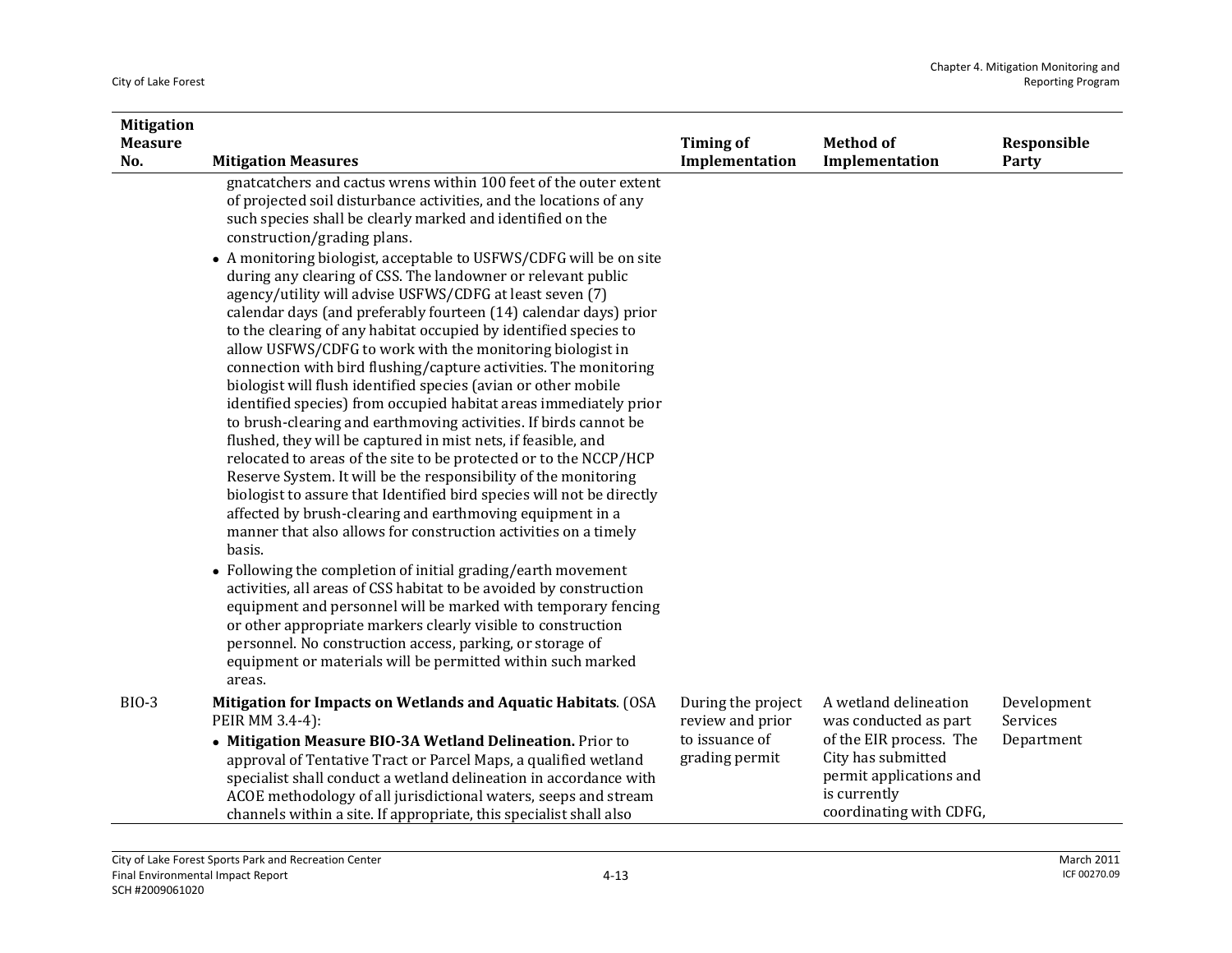| <b>Mitigation</b> |                                                                     |                  |                          |             |
|-------------------|---------------------------------------------------------------------|------------------|--------------------------|-------------|
| <b>Measure</b>    |                                                                     | <b>Timing of</b> | <b>Method of</b>         | Responsible |
| No.               | <b>Mitigation Measures</b>                                          | Implementation   | Implementation           | Party       |
|                   | submit a request for a streambed alteration agreement from          |                  | RWQCB, and ACOE. A       |             |
|                   | CDFG because CDFG also has jurisdiction over lakes and streams      |                  | habitat mitigation and   |             |
|                   | under Section 1600 of the Fish and Game Code. The wetland           |                  | monitoring plan          |             |
|                   | specialist shall prepare and submit a request for a jurisdictional  |                  | (HMMP) is currently      |             |
|                   | determination to the ACOE or CDFG as appropriate. Those waters      |                  | under review by the      |             |
|                   | not subject to the ACOE jurisdiction could fall under the           |                  | agencies, which will     |             |
|                   | regulatory control of the local RWQCB. The wetland specialist       |                  | include wetlands         |             |
|                   | shall submit the delineation documents along with the ACOE          |                  | restoration, and will be |             |
|                   | jurisdictional determination to the RWQCB and request an            |                  | implemented as           |             |
|                   | assessment of jurisdiction. If the areas in question are subject to |                  | approved by the          |             |
|                   | the ACOE or RWQCB jurisdiction then the following two               |                  | agencies during          |             |
|                   | measures shall be implemented as required. If the areas in          |                  | construction.            |             |
|                   | question are not jurisdictional, then there is no impact on         |                  |                          |             |
|                   | wetlands and no further action is required. (It should be noted     |                  |                          |             |
|                   | that the wetland delineation referenced herein satisfies this       |                  |                          |             |
|                   | mitigation measure.)                                                |                  |                          |             |
|                   | • Mitigation Measure BIO-3B Permitting. The wetland specialist      |                  |                          |             |
|                   | shall prepare an application for fill of waters subject to the ACOE |                  |                          |             |
|                   | jurisdiction as determined in BIO-3A. If appropriate, this          |                  |                          |             |
|                   | specialist shall also submit a request for a streambed alteration   |                  |                          |             |
|                   | agreement from CDFG because CDFG also has jurisdiction over         |                  |                          |             |
|                   | lakes and streams under Section 1600 of the Fish and Game Code.     |                  |                          |             |
|                   | The regulatory requirements of contained within the Clean Water     |                  |                          |             |
|                   | Act and the Streambed Alteration Agreement would mandate            |                  |                          |             |
|                   | minimal intrusion into jurisdictional areas and compensatory        |                  |                          |             |
|                   | mitigation for permanent impacts on these areas.                    |                  |                          |             |
|                   | • Mitigation Measure BIO-3C Restoration Plan. Once an               |                  |                          |             |
|                   | approved wetland delineation is in place, the wetland specialist    |                  |                          |             |
|                   | shall develop a comprehensive wetland restoration plan to offset    |                  |                          |             |
|                   | impacts on these resources. Restoration could include on- or off-   |                  |                          |             |
|                   | site construction of wetlands, contribution of funds to a local     |                  |                          |             |
|                   | mitigation bank, or restoration of existing yet relatively poor     |                  |                          |             |
|                   | quality wetlands. The ACOE goal is to permit no net loss of         |                  |                          |             |
|                   | functions and values of wetland habitat. The replacement ratio of   |                  |                          |             |
|                   | wetland acreage required to achieve this goal is a minimum of       |                  |                          |             |
|                   | 1(new):1(old) (It should be noted that the project has been         |                  |                          |             |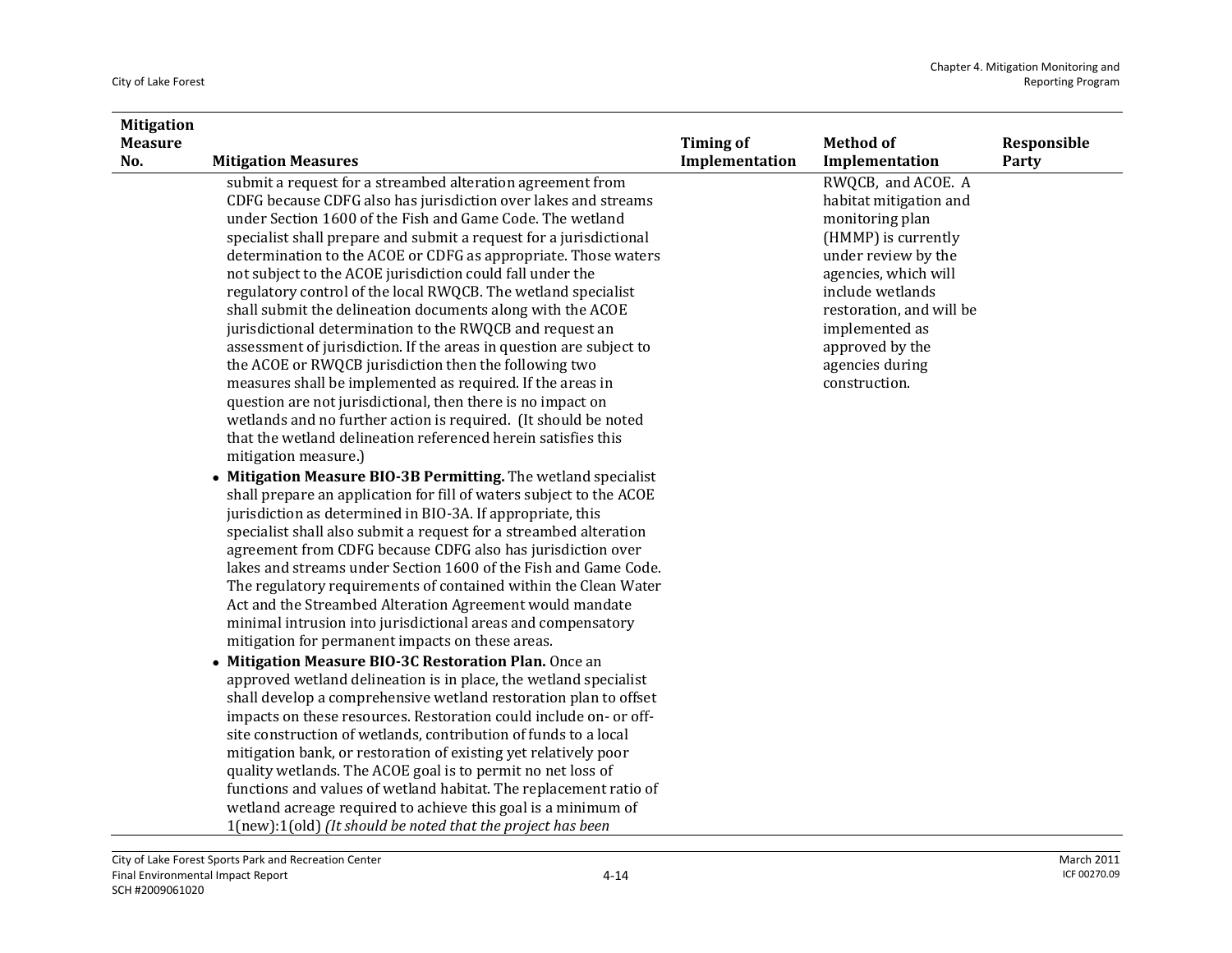| <b>Mitigation</b>     |                                                                                                                                                                                                                                                                                                                                                                                                                                                                                                                                                                                                                                                                                                                                                                                                                                                                                                                                           |                                     |                                                                                                                                                                                                                                               |                                                                             |
|-----------------------|-------------------------------------------------------------------------------------------------------------------------------------------------------------------------------------------------------------------------------------------------------------------------------------------------------------------------------------------------------------------------------------------------------------------------------------------------------------------------------------------------------------------------------------------------------------------------------------------------------------------------------------------------------------------------------------------------------------------------------------------------------------------------------------------------------------------------------------------------------------------------------------------------------------------------------------------|-------------------------------------|-----------------------------------------------------------------------------------------------------------------------------------------------------------------------------------------------------------------------------------------------|-----------------------------------------------------------------------------|
| <b>Measure</b><br>No. | <b>Mitigation Measures</b>                                                                                                                                                                                                                                                                                                                                                                                                                                                                                                                                                                                                                                                                                                                                                                                                                                                                                                                | <b>Timing of</b><br>Implementation  | <b>Method of</b><br>Implementation                                                                                                                                                                                                            | Responsible<br>Party                                                        |
|                       | designed to avoid the most significant wetland feature on the site,<br>Glass Creek. Mitigation for impacts on unnamed tributaries is<br>proposed at a ratio of 1:1).                                                                                                                                                                                                                                                                                                                                                                                                                                                                                                                                                                                                                                                                                                                                                                      |                                     |                                                                                                                                                                                                                                               |                                                                             |
| <b>BIO-4</b>          | If construction activities must occur during the nesting season<br>(February 15 to September 1). All suitable habitat would be<br>thoroughly surveyed for the presence of nesting birds by a qualified<br>biologist before commencement of disturbance activities. If an<br>active nest is detected, the vegetation containing the nest, along<br>with a 200-to 300-foot buffer around it, would be flagged and<br>avoided until the nest is no longer active, as determined by a<br>qualified biologist.                                                                                                                                                                                                                                                                                                                                                                                                                                 | Prior to initiating<br>construction | If construction would<br>occur during nesting<br>season, a pre-<br>construction survey will<br>be commissioned.<br>Buffers would be<br>established if active<br>nests are detected in<br>accordance with the<br>Migratory Bird Treaty<br>Act. | <b>Public Works</b><br>Department;<br>Development<br>Services<br>Department |
| <b>BIO-5</b>          | Mitigation for Fragmentation of Habitat and Wildlife<br>Movement Corridors (OSA PEIR MM 3.4-5). In order to minimize<br>the fragmentation of habitat and wildlife movement corridors the<br>City shall require the applicant to include, to the extent feasible,<br>specific design features to maintain connectivity between<br>remaining open spaces. These features include greenbelts and other<br>wildlife movement corridors through the proposed developments,<br>creek setbacks and wildlife friendly stream crossings (bridges<br>instead of culverts), and installation of wildlife-friendly landscaping<br>(native vegetation). Any nighttime lighting shall be focused away<br>from greenbelts and riparian corridors to preserve the nighttime<br>integrity of these movement corridors. (It should be noted that this<br>mitigation measure has been satisfied as a component of the project<br>design as discussed below.) | During design of<br>the project     | The City has included<br>design features to<br>maintain connectivity<br>with open space,<br>including maintaining<br>the natural features of<br>Glass Creek.                                                                                  | Development<br>Services<br>Department                                       |
|                       | <b>CULTURAL RESOURCES</b>                                                                                                                                                                                                                                                                                                                                                                                                                                                                                                                                                                                                                                                                                                                                                                                                                                                                                                                 |                                     |                                                                                                                                                                                                                                               |                                                                             |
| $CR-1$                | Archaeological construction monitoring. Because there is the<br>potential for significant subsurface deposits, a qualified<br>archaeologist will monitor ground-disturbing activities during<br>construction within the Glass Creek property.<br>In accordance with Public Resources Code Section 21083.2(i),<br>should unidentified cultural resources be encountered during                                                                                                                                                                                                                                                                                                                                                                                                                                                                                                                                                             | During<br>construction              | The City will retain a<br>qualified historical<br>archaeologist to<br>monitor grading and<br>other site preparation<br>activities throughout                                                                                                  | <b>Public Works</b><br>Department;<br>Development<br>Services<br>Department |
|                       | City of Lake Forest Sports Park and Recreation Center<br>$4 - 15$<br>Final Environmental Impact Report                                                                                                                                                                                                                                                                                                                                                                                                                                                                                                                                                                                                                                                                                                                                                                                                                                    |                                     |                                                                                                                                                                                                                                               | <b>March 2011</b><br>ICF 00270.09                                           |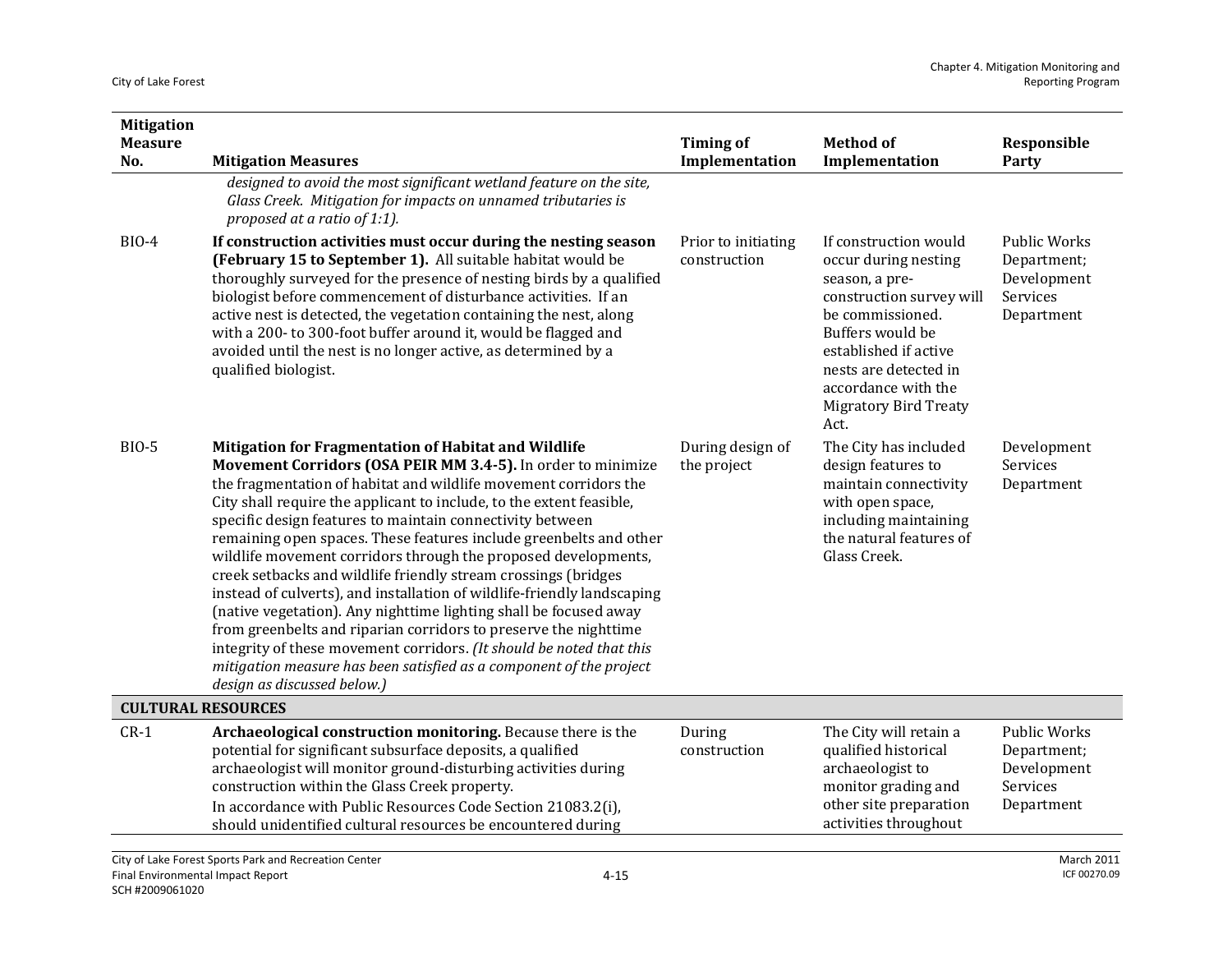| <b>Mitigation</b> |                                                                      |                  |                          |             |
|-------------------|----------------------------------------------------------------------|------------------|--------------------------|-------------|
| <b>Measure</b>    |                                                                      | <b>Timing of</b> | <b>Method of</b>         | Responsible |
| No.               | <b>Mitigation Measures</b>                                           | Implementation   | Implementation           | Party       |
|                   | construction, work in the immediate vicinity of the find shall cease |                  | the construction phases. |             |
|                   | until a qualified archaeologist can evaluate the find for CRHR       |                  | Should any artifacts be  |             |
|                   | eligibility and determine whether it constitutes a unique            |                  | discovered,              |             |
|                   | archaeological resource for purposes of CEQA. Should the             |                  | construction would       |             |
|                   | accidental discovery be identified as a significant historical       |                  | cease in the area until  |             |
|                   | resource, or a unique archaeological resource, appropriate           |                  | the resource can be      |             |
|                   | treatment recommendations will be developed, which may include       |                  | appropriately            |             |
|                   | avoidance, data recovery excavation, or other mitigation. The        |                  | evaluated. If necessary, |             |
|                   | following mitigation measures from the OSA PEIR would be             |                  | the artifacts will be    |             |
|                   | applicable to archaeological construction monitoring (Mitigation     |                  | removed, cataloged,      |             |
|                   | Measure CR-1) for the proposed project:                              |                  | recorded, and analyzed.  |             |
|                   | • Prior to issuance of a grading permit for any site within the      |                  | Any significant          |             |
|                   | project area, a qualified archaeologist shall be retained by the     |                  | resources will be        |             |
|                   | applicant for that grading permit to provide professional            |                  | curated in accordance    |             |
|                   | archaeological services. The archaeologists shall be present at      |                  | with the City of Lake    |             |
|                   | the pre-grading conference to establish procedures for               |                  | Forest General Plan      |             |
|                   | archaeological resources surveillance. Those procedures shall        |                  | policies. A report will  |             |
|                   | include provisions for temporarily halting or redirecting work to    |                  | be prepared              |             |
|                   | permit sampling, identification, and evaluation of resources         |                  | documenting the          |             |
|                   | deemed by the archaeologist to potentially be historical resources   |                  | excavation and analysis  |             |
|                   | or unique archaeological resources under CEQA. If, before            |                  | of artifacts. A final    |             |
|                   | grading, any portions of the property subject to the grading         |                  | monitoring report will   |             |
|                   | permit have been identified as sites, which may have such            |                  | be prepared and          |             |
|                   | resources present and may be impacted by development, the            |                  | submitted to the City    |             |
|                   | archaeologist shall conduct a site survey and records search and     |                  | following construction   |             |
|                   | such further examination as may be needed to assess the              |                  | and any treatment of     |             |
|                   | significance of the resources. If the archaeological resource is     |                  | archaeological           |             |
|                   | determined to be a unique archaeological resource, options for       |                  | resources.               |             |
|                   | avoidance or preservation in place shall be evaluated and            |                  |                          |             |
|                   | implemented if feasible. In the event that avoidance or              |                  |                          |             |
|                   | preservation in place is infeasible and the archaeologist            |                  |                          |             |
|                   | determines that the potential for significant impacts to such        |                  |                          |             |
|                   | resources exists, a data recovery program shall be expeditiously     |                  |                          |             |
|                   | conducted. The archaeologists also shall conduct on-site             |                  |                          |             |
|                   | archaeological monitoring for the grading operations. Should         |                  |                          |             |
|                   | historical resources or unique archaeological resources be           |                  |                          |             |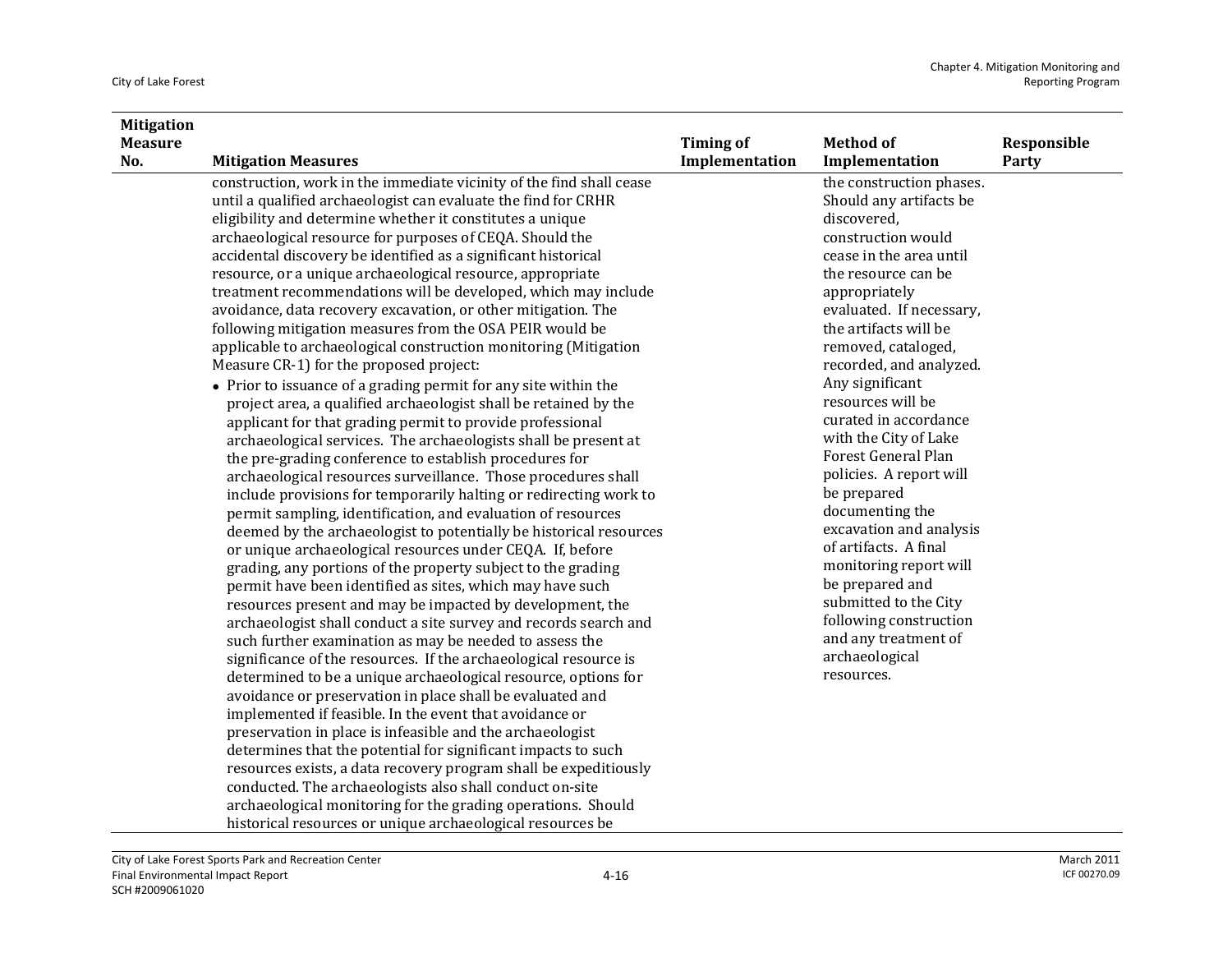| <b>Mitigation</b>     |                                                                                                                                                                                                                                                                                                                                                                                                                                                                                                                                                                                                                                                                                                                                                                                                                                                                                                                                                                                                      |                                    |                                                                                                                                                                                                                                                                                 |                                                                                                                                      |
|-----------------------|------------------------------------------------------------------------------------------------------------------------------------------------------------------------------------------------------------------------------------------------------------------------------------------------------------------------------------------------------------------------------------------------------------------------------------------------------------------------------------------------------------------------------------------------------------------------------------------------------------------------------------------------------------------------------------------------------------------------------------------------------------------------------------------------------------------------------------------------------------------------------------------------------------------------------------------------------------------------------------------------------|------------------------------------|---------------------------------------------------------------------------------------------------------------------------------------------------------------------------------------------------------------------------------------------------------------------------------|--------------------------------------------------------------------------------------------------------------------------------------|
| <b>Measure</b><br>No. | <b>Mitigation Measures</b>                                                                                                                                                                                                                                                                                                                                                                                                                                                                                                                                                                                                                                                                                                                                                                                                                                                                                                                                                                           | <b>Timing of</b><br>Implementation | <b>Method of</b><br>Implementation                                                                                                                                                                                                                                              | Responsible<br>Party                                                                                                                 |
|                       | discovered during the grading operation, grading activities shall<br>be modified to allow expeditious and proper analysis and/or<br>salvage of the resources. Disposition of the resources shall be<br>within the discretion of the City of Lake Forest (OSA Mitigation<br>Measure 3.5-1).<br>• The qualified archaeologist retained shall prepare monthly                                                                                                                                                                                                                                                                                                                                                                                                                                                                                                                                                                                                                                           |                                    |                                                                                                                                                                                                                                                                                 |                                                                                                                                      |
|                       | progress reports to be filed with the City of Lake Forest (OSA<br>Mitigation Measure 3.5-2).                                                                                                                                                                                                                                                                                                                                                                                                                                                                                                                                                                                                                                                                                                                                                                                                                                                                                                         |                                    |                                                                                                                                                                                                                                                                                 |                                                                                                                                      |
|                       | • Artifacts recovered shall be prepared, identified, and cataloged<br>before donation to the accredited repository designated by the<br>City of Lake Forest. State of California Guidelines for the Curation<br>of Archaeological Collections shall be consulted regarding the<br>treatment of recovered artifacts. Any artifacts determined to be<br>insignificant shall be offered to local schools for use in education<br>programs (OSA Mitigation Measure 3.5-3).<br>• The qualified archaeologist retained shall prepare a final report<br>to be filed with the City. The qualified archaeologist retained shall<br>prepare a final report to be filed with the site developer(s), the<br>City of Lake Forest, and the South Coast Central Information<br>Center. The report shall include a list of specimens recovered,<br>documentation of each locality, and interpretation of artifacts<br>recovered as well as all specialists' reports as appendices (OSA<br>Mitigation Measure 3.5-4). |                                    |                                                                                                                                                                                                                                                                                 |                                                                                                                                      |
| $CR-2$                | Consultation with county coroner and notification of most<br>likely descendant. If human remains are encountered, California<br>Health and Safety Code Section 7050.5 states that no further<br>disturbance can occur until the county coroner has made a<br>determination of origin and disposition pursuant to California<br>Public Resources Code Section 5097.98. The county coroner must<br>be notified of the find immediately. If the remains are determined to<br>be prehistoric, the coroner will notify the NAHC, which will<br>determine and notify the most likely descendent (MLD). With the<br>permission of the landowner or his/her authorized representative,<br>the MLD may inspect the site of the discovery. The MLD may<br>recommend scientific removal and nondestructive analysis of                                                                                                                                                                                          | During<br>construction             | If human remains are<br>discovered.<br>construction would<br>cease in the area, and<br>the coroner would be<br>contacted to evaluate<br>the remains. The<br>coroner will determine<br>appropriate remedies, if<br>necessary, prior to<br>clearing the site for<br>construction. | <b>Public Works</b><br>Department;<br>Development<br>Services<br>Department;<br>Construction<br>Contractor;<br><b>County Coroner</b> |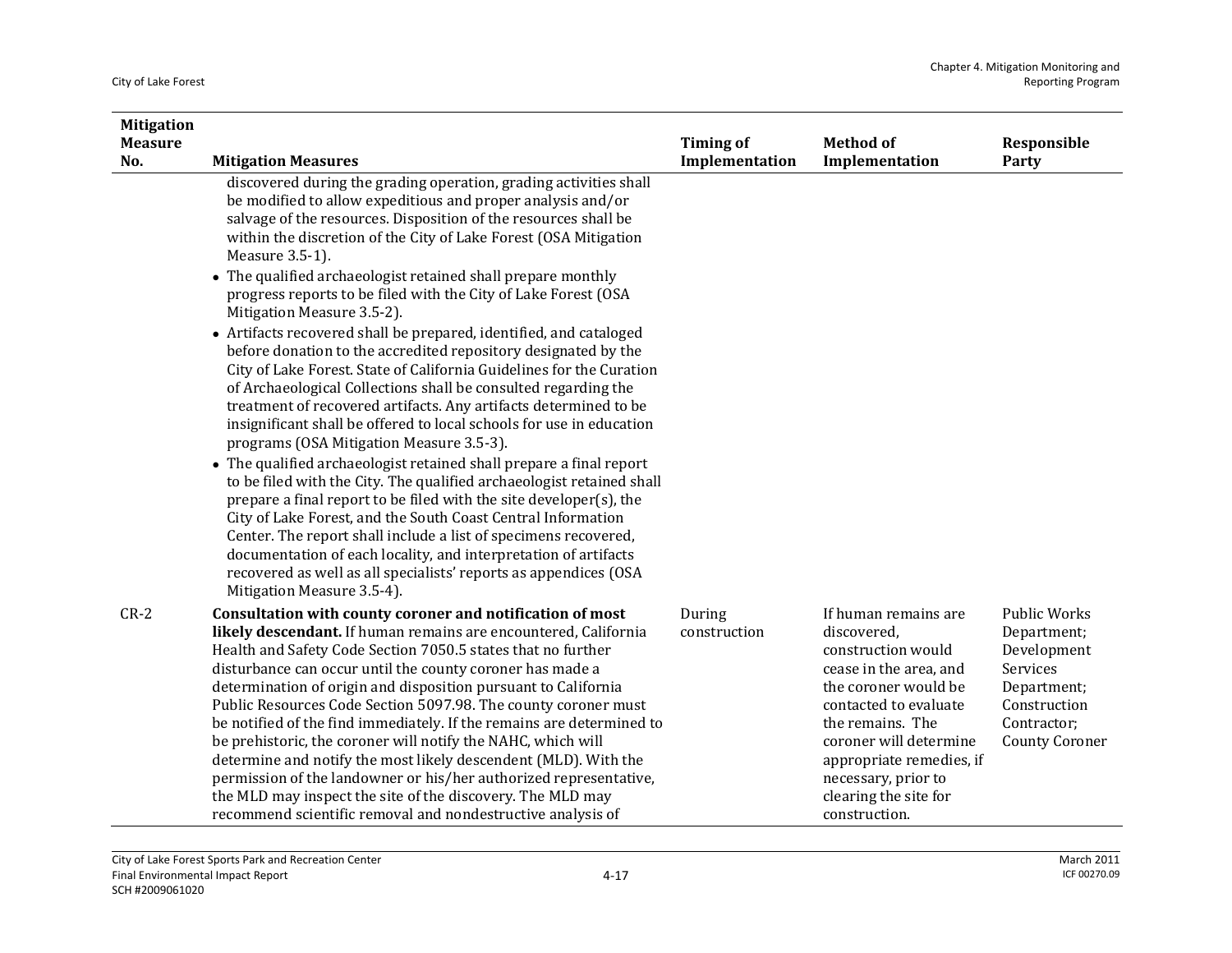| <b>Mitigation</b> |                                                                                                                                                                                                                                                                                                                                                                                                                                                                                                                                                                                                                                                                                                                                                                                                                                                                                                                                                                                                                                                                                                                                                                                                                                                                                                                                                                                                                                                                                                                                                                                                                                                                                                                                                                                                                                                                                                                                                                                                                                                                                                                                                                                                                          |                                                            |                                                                                                                                                                                                                  |                                   |
|-------------------|--------------------------------------------------------------------------------------------------------------------------------------------------------------------------------------------------------------------------------------------------------------------------------------------------------------------------------------------------------------------------------------------------------------------------------------------------------------------------------------------------------------------------------------------------------------------------------------------------------------------------------------------------------------------------------------------------------------------------------------------------------------------------------------------------------------------------------------------------------------------------------------------------------------------------------------------------------------------------------------------------------------------------------------------------------------------------------------------------------------------------------------------------------------------------------------------------------------------------------------------------------------------------------------------------------------------------------------------------------------------------------------------------------------------------------------------------------------------------------------------------------------------------------------------------------------------------------------------------------------------------------------------------------------------------------------------------------------------------------------------------------------------------------------------------------------------------------------------------------------------------------------------------------------------------------------------------------------------------------------------------------------------------------------------------------------------------------------------------------------------------------------------------------------------------------------------------------------------------|------------------------------------------------------------|------------------------------------------------------------------------------------------------------------------------------------------------------------------------------------------------------------------|-----------------------------------|
| <b>Measure</b>    |                                                                                                                                                                                                                                                                                                                                                                                                                                                                                                                                                                                                                                                                                                                                                                                                                                                                                                                                                                                                                                                                                                                                                                                                                                                                                                                                                                                                                                                                                                                                                                                                                                                                                                                                                                                                                                                                                                                                                                                                                                                                                                                                                                                                                          | <b>Timing of</b>                                           | <b>Method of</b>                                                                                                                                                                                                 | Responsible                       |
| No.               | <b>Mitigation Measures</b>                                                                                                                                                                                                                                                                                                                                                                                                                                                                                                                                                                                                                                                                                                                                                                                                                                                                                                                                                                                                                                                                                                                                                                                                                                                                                                                                                                                                                                                                                                                                                                                                                                                                                                                                                                                                                                                                                                                                                                                                                                                                                                                                                                                               | Implementation                                             | Implementation                                                                                                                                                                                                   | Party                             |
|                   | human remains and items associated with Native American burials.                                                                                                                                                                                                                                                                                                                                                                                                                                                                                                                                                                                                                                                                                                                                                                                                                                                                                                                                                                                                                                                                                                                                                                                                                                                                                                                                                                                                                                                                                                                                                                                                                                                                                                                                                                                                                                                                                                                                                                                                                                                                                                                                                         |                                                            |                                                                                                                                                                                                                  |                                   |
|                   | <b>GEOLOGY/SOILS/SEISMICITY</b>                                                                                                                                                                                                                                                                                                                                                                                                                                                                                                                                                                                                                                                                                                                                                                                                                                                                                                                                                                                                                                                                                                                                                                                                                                                                                                                                                                                                                                                                                                                                                                                                                                                                                                                                                                                                                                                                                                                                                                                                                                                                                                                                                                                          |                                                            |                                                                                                                                                                                                                  |                                   |
| GEO-1             | <b>Implement and enforce recommendations</b> in the preliminary<br>geotechnical investigation. During grading and site preparation, all<br>onsite earthwork will be performed in accordance with the<br>recommendations contained in Section 5.0, Preliminary<br>Recommendations, of the preliminary geotechnical evaluation; the<br>City grading requirements; and the General Earthwork and Grading<br>Specifications for Rough Grading included in Appendix F of the<br>preliminary geotechnical evaluation. In case of conflict, the<br>recommendations contained in Section 5.0 shall supersede those<br>included in Appendix F of the preliminary geotechnical evaluation.<br>The recommendations, which are considered preliminary, may be<br>revised based on actual conditions encountered during earthwork<br>and grading. In addition, they will be revised if the site plan is<br>modified. The final grading plans will specify the recommended<br>geotechnical engineering measures to minimize effects from<br>landslides. These recommendations will include the following:<br>• Prior to grading of areas to receive structural fill or engineered<br>structures, the areas will be cleared of surface obstructions and<br>potentially compressible material (such as stockpiled materials,<br>undocumented fill, colluvium, desiccated older fill, weathered<br>bedrock, and vegetation), and holes resulting from the removal of<br>buried obstructions, which extend below proposed finish grades,<br>will be replaced with suitable compacted fill material;<br>• All potentially compressible/collapsible materials not removed<br>by the planned design cuts will be excavated to competent<br>material and replaced with appropriate compacted fill soils to at<br>least 90% relative compaction (based on American Society for<br>Testing and Materials [ASTM] Test Method D1557), in a manner<br>approved by geotechnical monitors in the field;<br>• All excavations will be made in accordance with California<br>Occupational Safety and Health Administration (Cal/OSHA)<br>requirements to minimize hazards associated with remedial<br>grading and temporary slopes during construction; | During final<br>design, grading<br>and site<br>preparation | The grading plan shall<br>incorporate<br>recommendations<br>identified in the<br>geotechnical<br>investigation.<br>Construction shall<br>implement the<br>specifications contained<br>in the final grading plan. | <b>Public Works</b><br>Department |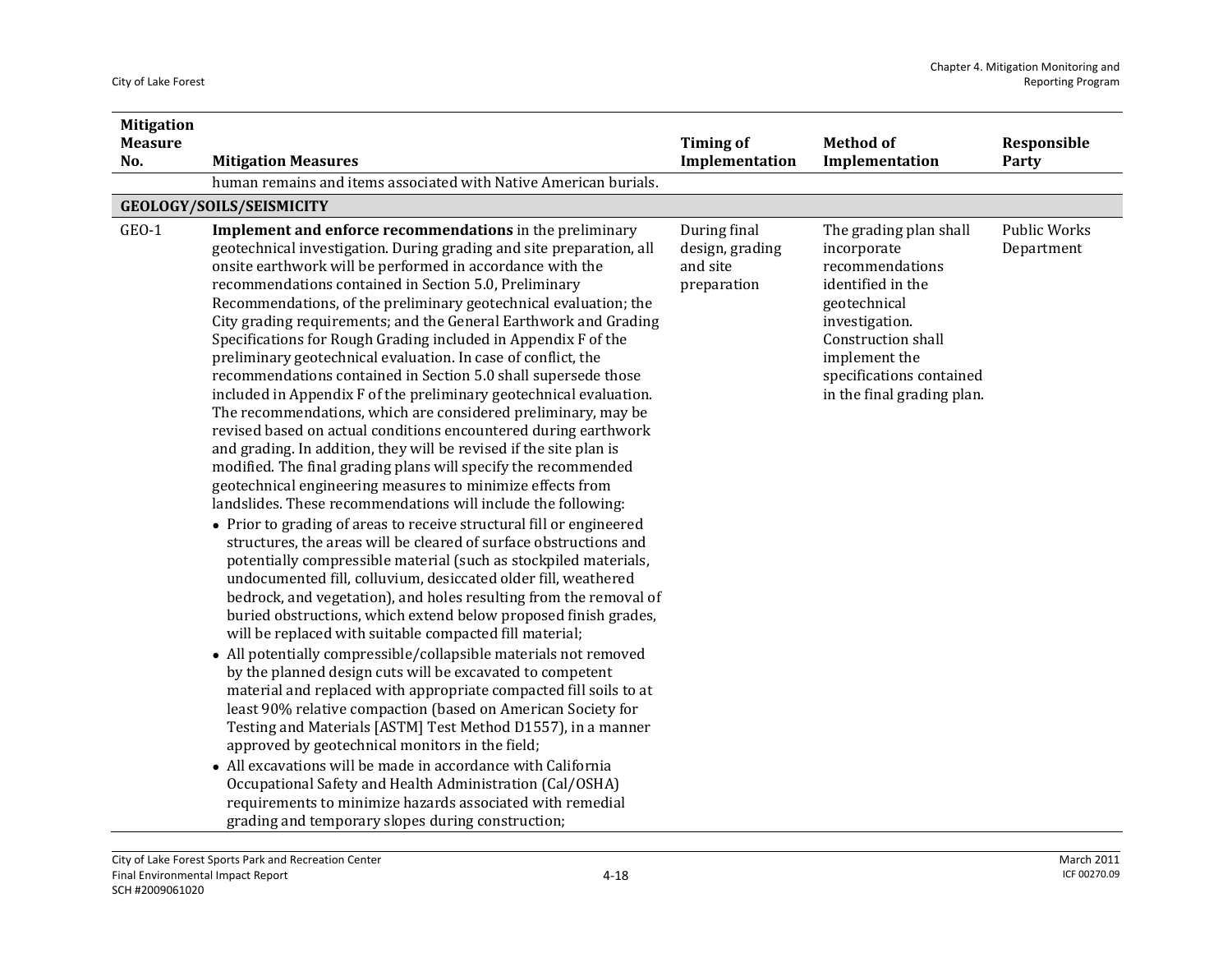| <b>Mitigation</b> |                                                                                                                                                                                                                                                                                                                          |                  |                  |             |
|-------------------|--------------------------------------------------------------------------------------------------------------------------------------------------------------------------------------------------------------------------------------------------------------------------------------------------------------------------|------------------|------------------|-------------|
| <b>Measure</b>    |                                                                                                                                                                                                                                                                                                                          | <b>Timing of</b> | <b>Method of</b> | Responsible |
| No.               | <b>Mitigation Measures</b>                                                                                                                                                                                                                                                                                               | Implementation   | Implementation   | Party       |
|                   | • The cut portion of cut/fill transitions will be overexcavated a<br>minimum of 5 feet vertically and to at least one half the maximum<br>fill thickness under the building envelope, not exceeding 15 feet<br>vertically, and extending at least 5 horizontal feet outside of the<br>proposed building footprints;      |                  |                  |             |
|                   | • The bottom of the overexcavation will be graded to flow towards<br>deeper fill areas, and the overexcavated material will be replaced<br>by compacted fill material to design grade;                                                                                                                                   |                  |                  |             |
|                   | • All design cut pads will be undercut a minimum of 2 feet below<br>ultimate finish pad grade, and the overexcavation bottom will be<br>graded with a minimum 2% tilt toward deeper fill areas to reduce<br>the potential for ponding water (this will necessitate some areas<br>being over excavated more than 2 feet); |                  |                  |             |
|                   | • Future streets and parking lot areas will be undercut a minimum<br>of 2 feet below finished asphalt elevation, and all overexcavated<br>material will be replaced with compacted fill materials free of<br>oversize material (material lager than 8 inches in maximum<br>dimension);                                   |                  |                  |             |
|                   | • If cut slopes are to be overexcavated and replaced with fill, they<br>will be constructed as replacement fill slopes in accordance with<br>the recommendations provided on the Stabilization Fill detail<br>provided in Appendix F of the preliminary geotechnical<br>evaluation;                                      |                  |                  |             |
|                   | • Properly outletted back drains will be constructed along<br>stabilization fill backcuts;                                                                                                                                                                                                                               |                  |                  |             |
|                   | • To reduce the potential for backcut failures, the keyway backcuts<br>will be planned to minimize the time the backcut is left exposed,<br>and the backcuts will not be initiated prior to forecasted rain or<br>where they will be left open for extended periods;                                                     |                  |                  |             |
|                   | • Fill slope faces will be compacted to minimum project<br>specifications, which may require overbuilding of the slope face<br>and trimming back to design grades;                                                                                                                                                       |                  |                  |             |
|                   | • To improve surficial stability, vegetation specified by the<br>landscape architect will be established on the slope face as soon<br>as it is practical;                                                                                                                                                                |                  |                  |             |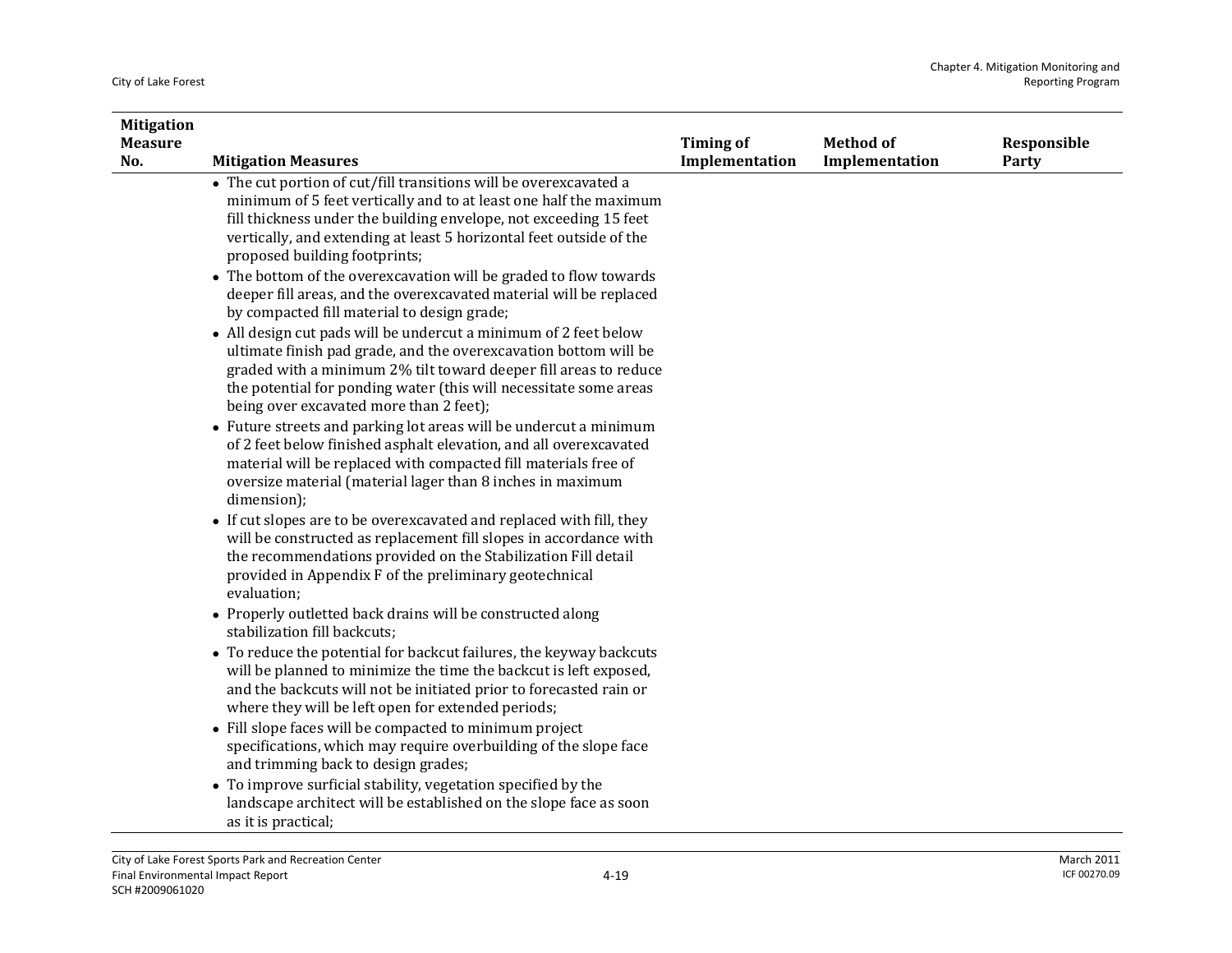| <b>Mitigation</b>     |                                                                                                                                                                                                                                                                                                                                                                                                                                                                                                                                                                        |                                                                                                   |                                                                                                                                                                                                         |                                       |
|-----------------------|------------------------------------------------------------------------------------------------------------------------------------------------------------------------------------------------------------------------------------------------------------------------------------------------------------------------------------------------------------------------------------------------------------------------------------------------------------------------------------------------------------------------------------------------------------------------|---------------------------------------------------------------------------------------------------|---------------------------------------------------------------------------------------------------------------------------------------------------------------------------------------------------------|---------------------------------------|
| <b>Measure</b><br>No. | <b>Mitigation Measures</b>                                                                                                                                                                                                                                                                                                                                                                                                                                                                                                                                             | <b>Timing of</b><br>Implementation                                                                | <b>Method of</b><br>Implementation                                                                                                                                                                      | Responsible<br>Party                  |
|                       | • Although top-of-slope improvements including fences, walls,<br>sidewalks, etc., are generally not considered structural, it is<br>recommend that these improvements and other landscaping<br>features be constructed with flexibility to accommodate the<br>effects of slope creep. Typical remediation methods include<br>construction joints, separation joints, flexible pavers, flexible<br>structures, or additional reinforcement to limit cracking (Refer to<br>Section 5.9, Nonstructural Concrete Flatwork, in the preliminary<br>geotechnical evaluation). |                                                                                                   |                                                                                                                                                                                                         |                                       |
| GEO-2                 | Reduce topsoil erosion through minimization of grading and<br>re-use of stockpiled soils. During construction grading and site<br>preparation, to reduce the loss of topsoil, the City will:<br>• limit the extent of disturbance to the minimum needed for<br>construction, staging, and access, and<br>• stockpile topsoil removed during grading for onsite reuse during<br>site landscaping. Topsoil stockpiles will be kept separate from<br>other excavated materials to facilitate effective reuse.                                                             | During<br>construction                                                                            | The City will include<br>these specifications in<br>the grading permit and<br>require implementation<br>as part of the grading<br>contract.                                                             | <b>Public Works</b><br>Department     |
|                       | <b>GREENHOUSE GAS EMISSIONS</b>                                                                                                                                                                                                                                                                                                                                                                                                                                                                                                                                        |                                                                                                   |                                                                                                                                                                                                         |                                       |
| $GHG-1$               | (OSA PEIR Mitigation Measure GCC1): The City shall comply with<br>the future requirements for implementation of AB 32 and SB 97<br>once those implementation requirements are developed.                                                                                                                                                                                                                                                                                                                                                                               | During the<br>environmental<br>review process,<br>final design,<br>construction, and<br>operation | The City evaluated the<br>project compliance with<br>AB32 and SB97 as part<br>of the EIR process.<br>Design of the park<br>incorporates<br>appropriate mitigation<br>measures needed for<br>compliance. | Development<br>Services<br>Department |
| $GHG-2$               | (OSA PEIR Mitigation Measure GCC2): During final design, the<br>City shall ensure the project complies with the requirements of<br>Title 24 of the California Code of Regulations.                                                                                                                                                                                                                                                                                                                                                                                     | During final design<br>and plan check                                                             | The City will review<br>final design for<br>compliance with Title<br>24 during plan check.                                                                                                              | Development<br>Services<br>Department |
| GHG-3                 | (OSA PEIR Mitigation Measure GCC3): During final design, site<br>plans shall include prioritized parking for electric vehicles, hybrid<br>vehicles, and alternative fuel vehicles.                                                                                                                                                                                                                                                                                                                                                                                     | During final design<br>and plan check                                                             | The City will review site<br>plans to ensure<br>incorporation of these                                                                                                                                  | Development<br>Services<br>Department |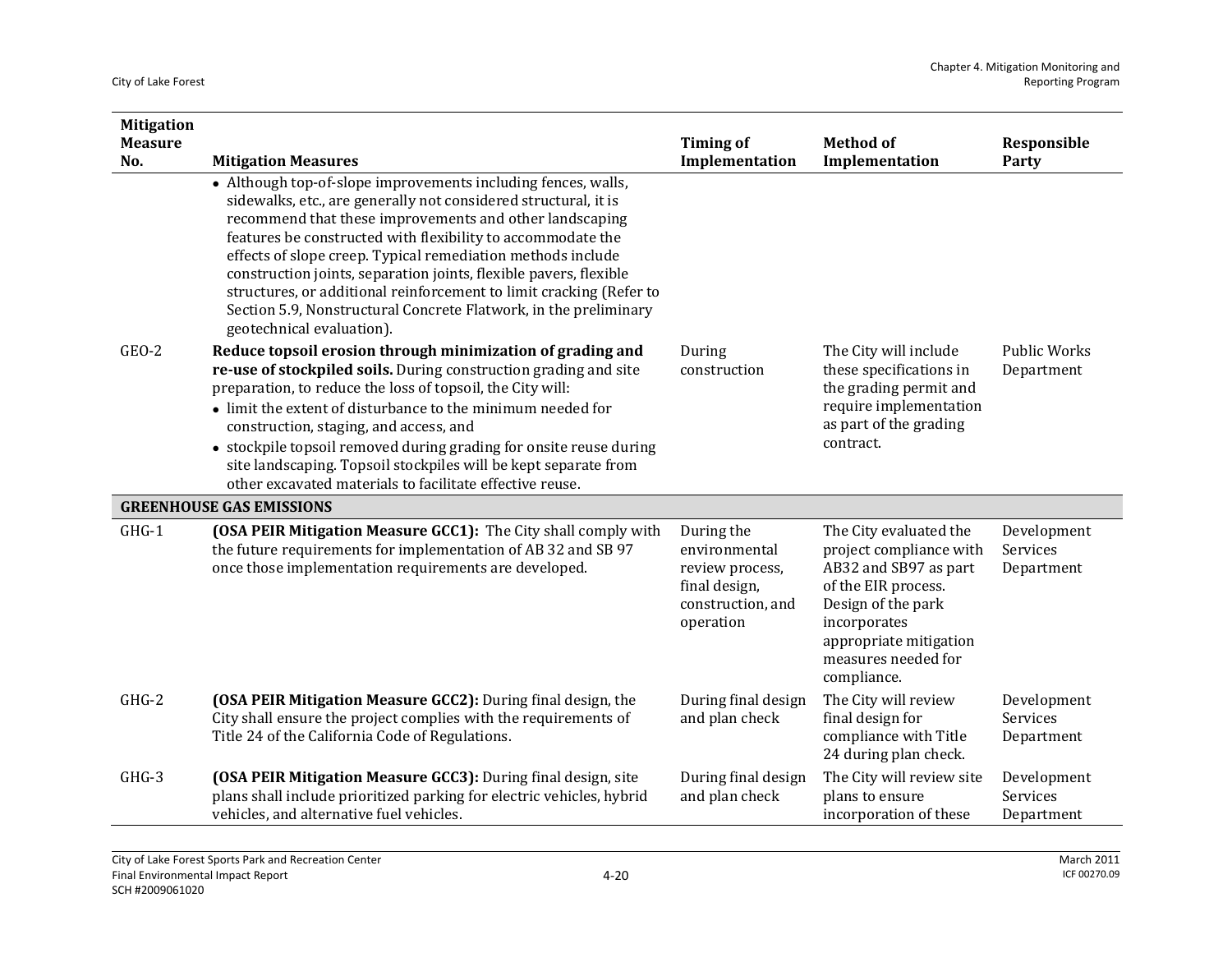| <b>Mitigation</b>     |                                                                                                                                                                                                                                                                                                                                                                                                                                                                                                                                                                                                                                                                                                                                                                                                                                                                                                  |                                       |                                                                                                                                                                   |                                                                             |
|-----------------------|--------------------------------------------------------------------------------------------------------------------------------------------------------------------------------------------------------------------------------------------------------------------------------------------------------------------------------------------------------------------------------------------------------------------------------------------------------------------------------------------------------------------------------------------------------------------------------------------------------------------------------------------------------------------------------------------------------------------------------------------------------------------------------------------------------------------------------------------------------------------------------------------------|---------------------------------------|-------------------------------------------------------------------------------------------------------------------------------------------------------------------|-----------------------------------------------------------------------------|
| <b>Measure</b><br>No. | <b>Mitigation Measures</b>                                                                                                                                                                                                                                                                                                                                                                                                                                                                                                                                                                                                                                                                                                                                                                                                                                                                       | <b>Timing of</b><br>Implementation    | <b>Method of</b><br>Implementation                                                                                                                                | Responsible<br>Party                                                        |
|                       |                                                                                                                                                                                                                                                                                                                                                                                                                                                                                                                                                                                                                                                                                                                                                                                                                                                                                                  |                                       | measures as<br>appropriate.                                                                                                                                       |                                                                             |
| GHG-4                 | (OSA PEIR Mitigation Measure GCC4): The City shall identify<br>energy efficient street lights and water and wastewater pumps and<br>treatment systems which are currently available and which when<br>installed will provide for a 10 percent reduction beyond the 2007<br>baseline energy use for this infrastructure, and shall require the use<br>of this technology in all new development. All new traffic lights<br>installed within the City shall use LED technology.                                                                                                                                                                                                                                                                                                                                                                                                                    | During final design<br>and plan check | The City will review site<br>plans to ensure<br>incorporation of these<br>measures as<br>appropriate.                                                             | <b>Public Works</b><br>Department;<br>Development<br>Services<br>Department |
| GHG-5                 | (OSA PEIR Mitigation Measure GCC5): The City shall recycle<br>and/or salvage at least 25 percent of nonhazardous construction<br>and demolition debris. To implement this requirement, the City<br>shall submit a construction waste management plan for review and<br>approval of the Development Services Director prior to issuance of<br>a Building Permit. The construction waste management plan shall<br>identify materials to be diverted from disposal and whether the<br>materials will be stored on-site or commingled. Excavated soil and<br>land-clearing debris do not contribute to this credit. Calculation can<br>be done by weight or volume but must be documented. The<br>construction waste management plan shall be part of the plans and<br>specifications given to the construction contractor who will be<br>responsible for implementing the plan during construction. | Prior to issuance<br>of grading plan  | The City will prepare a<br>construction waste<br>management plan to be<br>implemented by the<br>construction contractor.                                          | Development<br>Services<br>Department;<br>Construction<br>Contractor        |
| GHG-6                 | (OSA PEIR Mitigation Measure GCC6): During final design, the<br>City shall demonstrate use of reclaimed water for public and<br>common area landscaping where available; install 50 percent<br>native/drought-tolerant plant species; and utilize "smart" advanced<br>capability controllers (e.g., Weather-Trac) to reduce water and<br>energy consumption.                                                                                                                                                                                                                                                                                                                                                                                                                                                                                                                                     | During final design<br>and plan check | The City will require the<br>landscape plan to<br>include these<br>specifications.<br>Compliance with these<br>measures will be<br>verified during plan<br>check. | Public Works<br>Department                                                  |
| GHG-7                 | (OSA PEIR Mitigation Measure GCC7): During final design, the site<br>plans must incorporate any combination of the following strategies<br>to reduce heat gain created by impervious areas:<br>• Utilizing shade trees in common area landscaping;<br>• Reducing the street widths to minimize impervious areas and                                                                                                                                                                                                                                                                                                                                                                                                                                                                                                                                                                              | During final design                   | The conceptual plan<br>includes many of these<br>features. The final<br>design will be reviewed<br>to ensure compliance                                           | <b>Public Works</b><br>Department;<br>Development<br>Services<br>Department |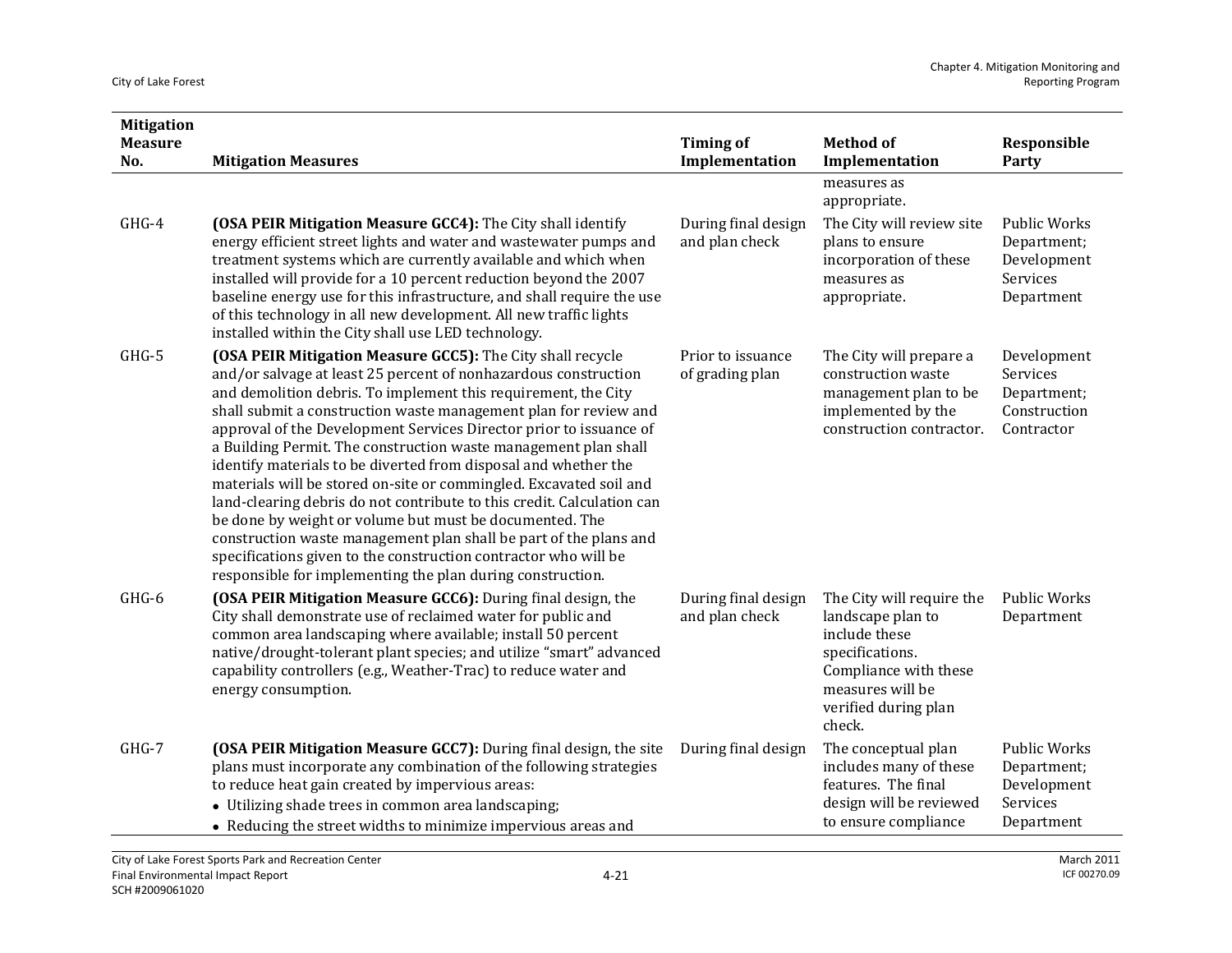| <b>Mitigation</b><br><b>Measure</b><br>No. | <b>Mitigation Measures</b>                                                                                                                                                                                                                                                                                                                                                                                                                                                                                                                                                                                                                                                                                                                                                                                                                                                                                       | <b>Timing of</b><br>Implementation       | <b>Method of</b><br>Implementation                                                                                                                                           | Responsible<br>Party                                                        |
|--------------------------------------------|------------------------------------------------------------------------------------------------------------------------------------------------------------------------------------------------------------------------------------------------------------------------------------------------------------------------------------------------------------------------------------------------------------------------------------------------------------------------------------------------------------------------------------------------------------------------------------------------------------------------------------------------------------------------------------------------------------------------------------------------------------------------------------------------------------------------------------------------------------------------------------------------------------------|------------------------------------------|------------------------------------------------------------------------------------------------------------------------------------------------------------------------------|-----------------------------------------------------------------------------|
|                                            | reduce the use of asphalt;<br>• Utilizing light-colored and reflective roofing materials and paint;<br>• Incorporating bioswales where feasible in development areas to<br>capture urban runoff and increase the amount of pervious<br>surfaces.                                                                                                                                                                                                                                                                                                                                                                                                                                                                                                                                                                                                                                                                 |                                          | with these strategies as<br>appropriate.                                                                                                                                     |                                                                             |
| GHG-8                                      | (OSA PEIR Mitigation Measure GCC8): All development in the<br>Opportunities Study Area shall be required to post signs and limit<br>idling time for commercial vehicles, including delivery trucks to no<br>more than 5 minutes.                                                                                                                                                                                                                                                                                                                                                                                                                                                                                                                                                                                                                                                                                 | During final<br>finishing of the<br>site | During finishing work at<br>the site, signs will be<br>posted that require<br>idling for commercial<br>vehicles to be limited to<br>no more than 5 minutes.                  | Public Works<br>Department                                                  |
| GHG-9                                      | Reduce onsite energy consumption by a minimum of 10<br>percent. The City will incorporate energy conservation measures in<br>Title 24's 2008 Building Energy Efficiency Standards that go above<br>mandatory requirements into the design of the proposed project,<br>and may include, but will not be limited to, the following:<br>• building form and orientation will maximize use of natural<br>lighting;<br>• indoor/outdoor lighting will apply energy efficient technologies;<br>• insulation and window glazing will minimize heat transfers to<br>regulate internal temperatures;<br>• building envelope and internal layout will be designed for<br>efficient insulation, heating, and cooling of space;<br>• hot water systems will incorporate the latest technologies; and<br>• installation of efficient heating, ventilation, and air conditioning<br>(HVAC) units will minimize energy demands. | During final design                      | The final design will<br>incorporate these<br>energy reduction<br>features, and the plans<br>be reviewed to ensure<br>compliance with these<br>strategies as<br>appropriate. | Development<br>Services<br>Department                                       |
| GHG-10                                     | Reduce onsite water consumption by a minimum of 20 percent.<br>The City will incorporate water conservation measures into the<br>design of the proposed project, and may include, but will not be<br>limited to, the following:<br>• use water-efficient landscaping, including drought tolerant,<br>native, and appropriate climate zone species;<br>• incorporate efficient irrigation systems, including drip,<br>micromisters, and smart irrigation controls;                                                                                                                                                                                                                                                                                                                                                                                                                                                | During final design                      | The final design will<br>incorporate these<br>energy reduction<br>features, and the plans<br>be reviewed to ensure<br>compliance with these<br>strategies as<br>appropriate. | <b>Public Works</b><br>Department;<br>Development<br>Services<br>Department |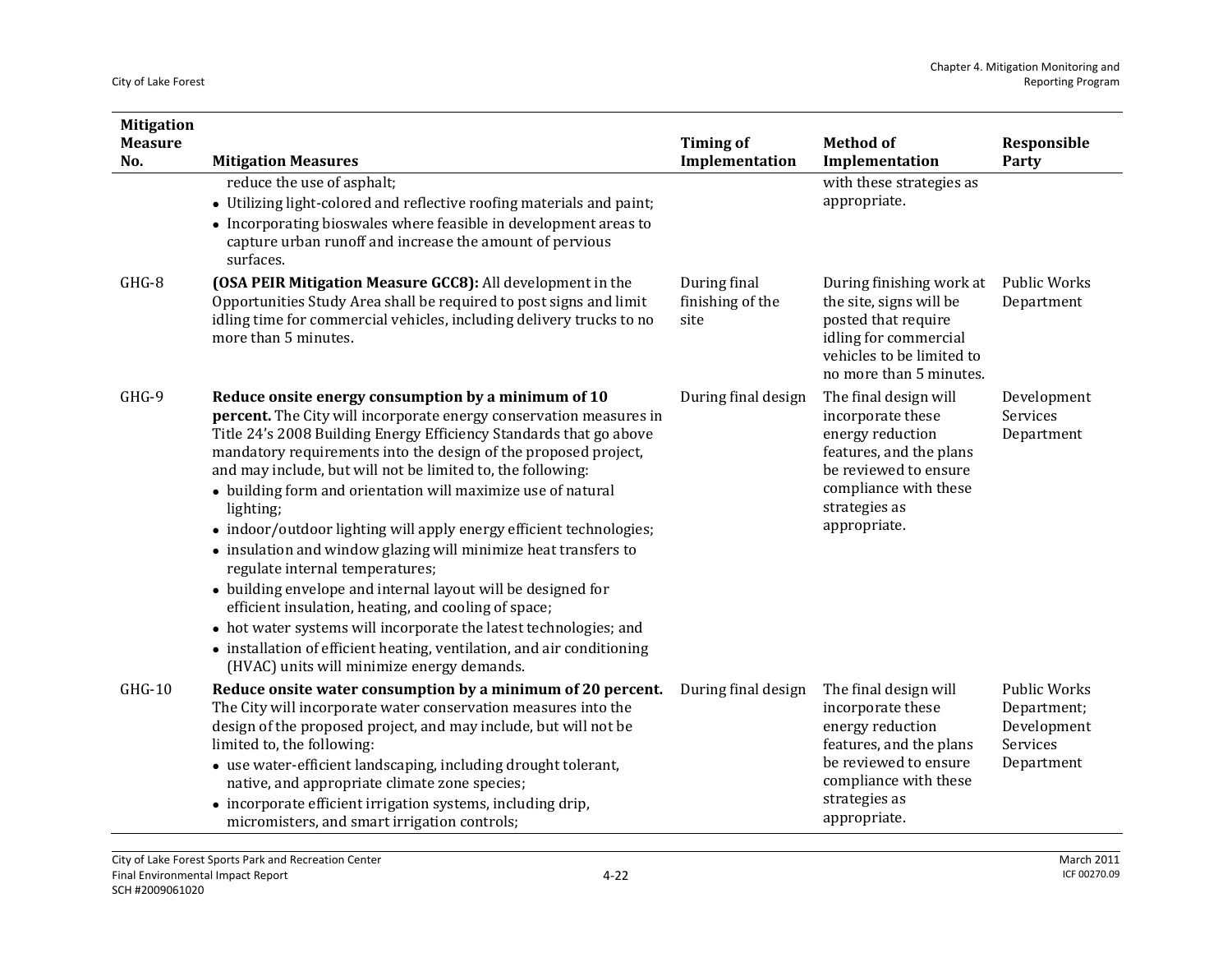| <b>Mitigation</b>     |                                                                                                                                                                                                                                                                                                                                                                                                                                                                                                                                                                                                                                                                                                                                                                                                                                                                                                                                                                                                                                                                                                        |                                             |                                                                                                                                                                                                                                                                                                                                                        |                            |
|-----------------------|--------------------------------------------------------------------------------------------------------------------------------------------------------------------------------------------------------------------------------------------------------------------------------------------------------------------------------------------------------------------------------------------------------------------------------------------------------------------------------------------------------------------------------------------------------------------------------------------------------------------------------------------------------------------------------------------------------------------------------------------------------------------------------------------------------------------------------------------------------------------------------------------------------------------------------------------------------------------------------------------------------------------------------------------------------------------------------------------------------|---------------------------------------------|--------------------------------------------------------------------------------------------------------------------------------------------------------------------------------------------------------------------------------------------------------------------------------------------------------------------------------------------------------|----------------------------|
| <b>Measure</b><br>No. | <b>Mitigation Measures</b>                                                                                                                                                                                                                                                                                                                                                                                                                                                                                                                                                                                                                                                                                                                                                                                                                                                                                                                                                                                                                                                                             | <b>Timing of</b><br>Implementation          | <b>Method of</b><br>Implementation                                                                                                                                                                                                                                                                                                                     | Responsible<br>Party       |
|                       | • use recycled wastewater for irrigation, and potentially non-<br>potable purposes, available to the site from IRWD;<br>• minimize the use of turf grass, and limit it to the athletic fields<br>and smaller portions of the passive park areas; and<br>• reduce potable water demands by installing water-conserving<br>fixtures (low-flow faucets, toilets, urinals, etc.).                                                                                                                                                                                                                                                                                                                                                                                                                                                                                                                                                                                                                                                                                                                          |                                             |                                                                                                                                                                                                                                                                                                                                                        |                            |
|                       | <b>HYDROLOGY AND WATER QUALITY</b>                                                                                                                                                                                                                                                                                                                                                                                                                                                                                                                                                                                                                                                                                                                                                                                                                                                                                                                                                                                                                                                                     |                                             |                                                                                                                                                                                                                                                                                                                                                        |                            |
| $HWQ-1$               | Prepare Hydrology and Hydraulics Study (OSA Mitigation<br><b>Measure MM 3.8-5).</b> Prior to issuance of a grading permit, the City<br>shall conduct a hydrology and hydraulics study to determine<br>potential stormwater runoff rates and peak flows for the City of<br>Lake Forest and County of Orange design storms, as well as the 100-<br>year storm for both existing and Proposed Project conditions.<br>Sufficient detail shall be provided to develop the existing conditions<br>and Proposed Project conditions potential hydrograph and timing<br>of peak flows. Studies shall be completed by a qualified<br>professional and be consistent with standard engineering practices<br>for the region, including the use of the criteria of the Orange County<br>Hydrology Manual. The studies shall demonstrate that the effect of<br>stormwater discharge to any City, County, or Other Agency-owned<br>drainage or flood control facility as mitigated shall be designed and<br>implemented to prevent post-construction stormflows from<br>exceeding pre-construction volumes and rates. | Prior to issuance<br>of a grading<br>permit | Conceptual plans<br>minimize impacts from<br>storm events. The City<br>will commission a<br>hydrology and<br>hydraulics study to<br>address City and County<br>requirements for<br>retaining storm flows<br>and to demonstrate that<br>final project design<br>ensures that stormflow<br>volumes and rates do<br>not exceed<br>preconstruction levels. | Public Works<br>Department |
| HWQ-2                 | <b>Implement Turbidity Monitoring During Construction.</b> To avoid<br>turbidity levels from exceeding thresholds identified in the Basin<br>Plan, the City will retain a qualified water quality specialist to<br>monitor turbidity levels 50 feet upstream and 300 feet downstream<br>of grading activities occurring within 500 feet of Aliso Creek and<br>Glass Creek when flow is present. To determine turbidity level<br>compliance, the difference between the upstream turbidity data and<br>downstream data is compared. The increase in turbidity is then<br>evaluated against the Water Quality Objectives, identified in the San<br>Diego Basin Plan. A negative increase indicates that water from the<br>site is cleaner than the water upstream, and no correction is<br>necessary. If turbidity levels reach within 2 percent of the Water                                                                                                                                                                                                                                            | During grading<br>activities                | The City will retain a<br>water quality specialist<br>to monitor turbidity<br>during grading<br>activities. The samples<br>will be tested to<br>determine if<br>construction is<br>implementing adequate<br>erosion control features<br>to attain water quality<br>objectives. Remedial                                                                | Public Works<br>Department |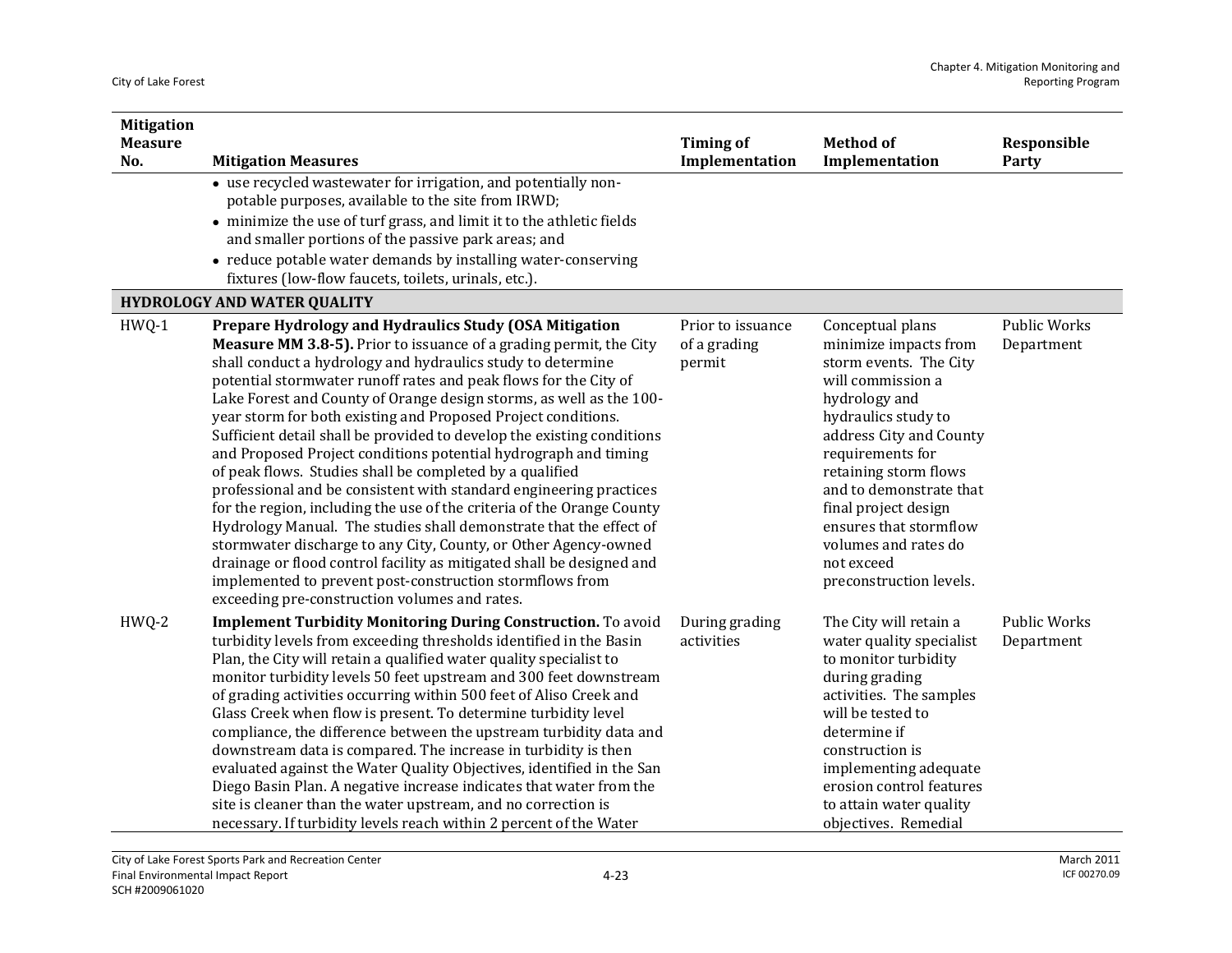| <b>Mitigation</b>     |                                                                                                                                                                                                                                                                                                                                                                                                                                                                                                                                                                                                                                                                                                                                                                                                                                                                                                                                                                                                                                                                                                                                                                               |                                                                         |                                                                                                                                                                                                                                                                                                                                                                                                      |                                   |
|-----------------------|-------------------------------------------------------------------------------------------------------------------------------------------------------------------------------------------------------------------------------------------------------------------------------------------------------------------------------------------------------------------------------------------------------------------------------------------------------------------------------------------------------------------------------------------------------------------------------------------------------------------------------------------------------------------------------------------------------------------------------------------------------------------------------------------------------------------------------------------------------------------------------------------------------------------------------------------------------------------------------------------------------------------------------------------------------------------------------------------------------------------------------------------------------------------------------|-------------------------------------------------------------------------|------------------------------------------------------------------------------------------------------------------------------------------------------------------------------------------------------------------------------------------------------------------------------------------------------------------------------------------------------------------------------------------------------|-----------------------------------|
| <b>Measure</b><br>No. | <b>Mitigation Measures</b>                                                                                                                                                                                                                                                                                                                                                                                                                                                                                                                                                                                                                                                                                                                                                                                                                                                                                                                                                                                                                                                                                                                                                    | <b>Timing of</b><br>Implementation                                      | <b>Method of</b><br>Implementation                                                                                                                                                                                                                                                                                                                                                                   | Responsible<br>Party              |
|                       | Quality Objectives, grading will be stopped, construction control<br>measures will be installed to further prevent or control erosion, and<br>construction will not resume until turbidity returns to an<br>acceptable level. Monitoring will be required on a daily/weekly<br>basis throughout the grading and construction phases until the<br>drainage and landscaping improvements are installed that would<br>minimize erosion from the site. When Glass Creek and Aliso Creek<br>are dry, sampling will not be required.                                                                                                                                                                                                                                                                                                                                                                                                                                                                                                                                                                                                                                                |                                                                         | efforts will be<br>implemented to correct<br>any deficiencies.                                                                                                                                                                                                                                                                                                                                       |                                   |
| HWQ-3                 | Landscaping Requirements (OSA Mitigation Measure MM 3.8-<br>2). The City will prepare a landscape design plan including the<br>following elements:<br>• Maximize use of native plant species with minimum water and<br>fertilizer requirements<br>• Watering shall be kept to the minimum necessary to maintain<br>new landscaping<br>• Drip irrigation shall be used only until the native landscaping is<br>established<br>• Minimal use of fertilizers and pesticides                                                                                                                                                                                                                                                                                                                                                                                                                                                                                                                                                                                                                                                                                                      | During final design<br>phases                                           | The City will<br>commission a landscape<br>architect to develop<br>design solutions to<br>achieve desired goals<br>and objectives<br>identified.                                                                                                                                                                                                                                                     | <b>Public Works</b><br>Department |
| HWQ-4                 | Develop a Nutrient Management Program (OSA Mitigation<br><b>Measure MM 3.8-4).</b> Prior to the issuance of a grading permit, the<br>City shall develop and implement appropriate best management<br>practices such as a nutrient management and monitoring program,<br>to reduce the amount of nutrients entering the watershed. Water<br>quality monitoring for nutrients (phosphate and nitrate) shall be<br>conducted biannually for 7 years after the site is operational. One<br>monitoring event will occur immediately following a large rain<br>event, and one will be completed during the summer months (the<br>dry season). As each phase becomes operational, monitoring for<br>water receiving runoff will continue for 7 years past when that<br>phase is completed. Following each monitoring event and based on<br>the information collected during monitoring, fertilizer application<br>methods and amounts will be re-evaluated and modified as<br>necessary to ensure water quality thresholds are not negatively<br>affected by the project. If monitoring identifies water quality<br>thresholds for phosphates and nitrates are being exceeded by the | Prior to<br>construction, and<br>implemented<br>throughout<br>operation | The City will<br>commission a landscape<br>architect to develop<br>design solutions to<br>achieve desired goals<br>and objectives<br>identified. The City will<br>prepare a nutrient<br>management and<br>monitoring program to<br>achieve desired goals<br>and objectives<br>identified. The plan will<br>be implemented during<br>construction and<br>throughout ongoing<br>maintenance activities | <b>Public Works</b><br>Department |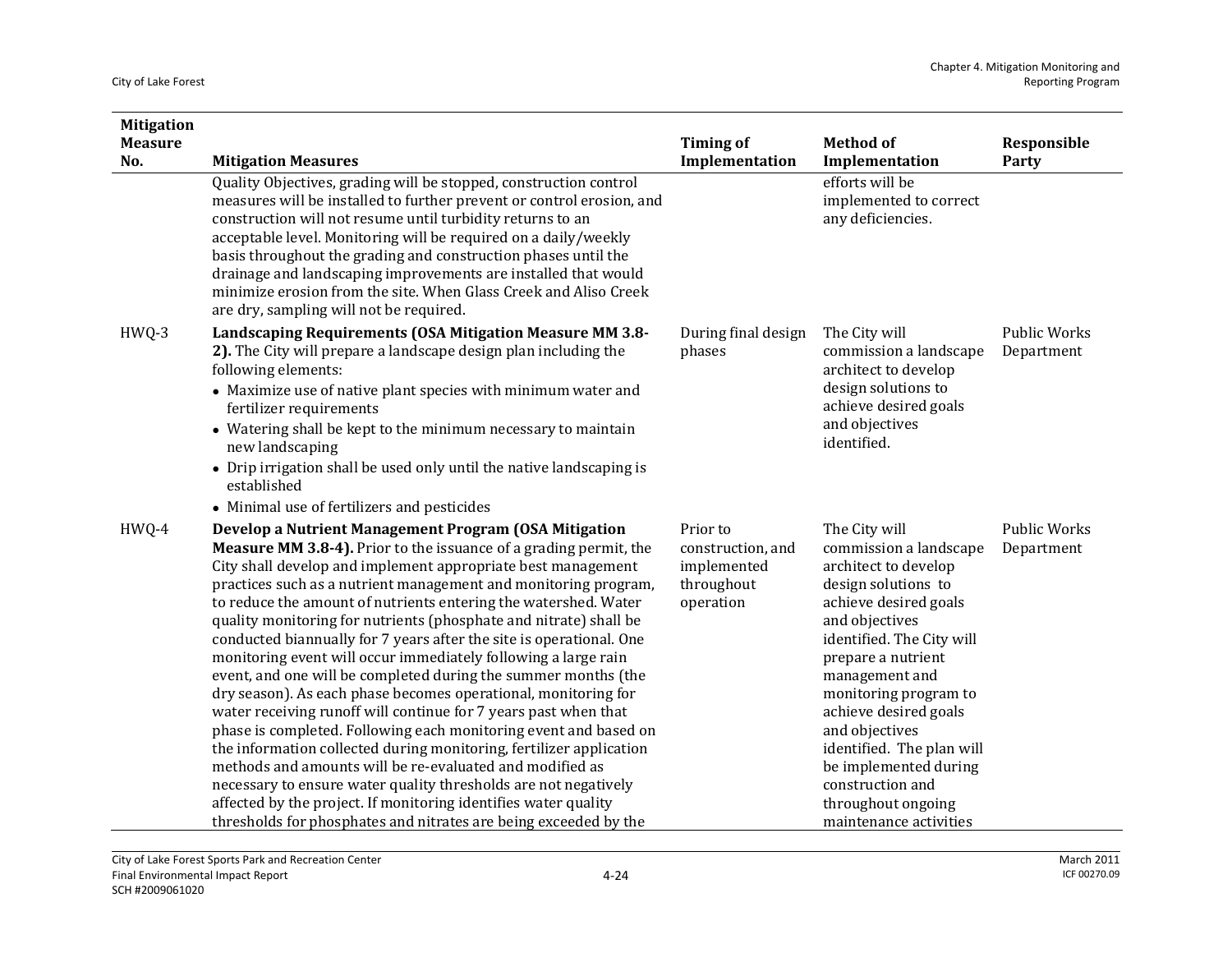| <b>Mitigation</b><br><b>Measure</b> |                                                                                                                                                                                                                                                                                                                                                                                                                                                                                                                                                                                                                                                                                                                                                                                                                                                                                                                                                                                                                                                                                                                                   | <b>Timing of</b>                                 | <b>Method of</b>                                                                                                                                                                                                                                                       | Responsible                                                                                                       |
|-------------------------------------|-----------------------------------------------------------------------------------------------------------------------------------------------------------------------------------------------------------------------------------------------------------------------------------------------------------------------------------------------------------------------------------------------------------------------------------------------------------------------------------------------------------------------------------------------------------------------------------------------------------------------------------------------------------------------------------------------------------------------------------------------------------------------------------------------------------------------------------------------------------------------------------------------------------------------------------------------------------------------------------------------------------------------------------------------------------------------------------------------------------------------------------|--------------------------------------------------|------------------------------------------------------------------------------------------------------------------------------------------------------------------------------------------------------------------------------------------------------------------------|-------------------------------------------------------------------------------------------------------------------|
| No.                                 | <b>Mitigation Measures</b>                                                                                                                                                                                                                                                                                                                                                                                                                                                                                                                                                                                                                                                                                                                                                                                                                                                                                                                                                                                                                                                                                                        | Implementation                                   | Implementation                                                                                                                                                                                                                                                         | Party                                                                                                             |
|                                     | project, the City will immediately reduce the use of fertilizers on<br>site and determine the cause of the threshold exceedance by<br>examining records for fertilizer application, conducting discussions<br>internally, and consulting with other Orange County cities as<br>needed.                                                                                                                                                                                                                                                                                                                                                                                                                                                                                                                                                                                                                                                                                                                                                                                                                                            |                                                  | of the park. Monitoring<br>will be conducted to<br>ensure compliance.                                                                                                                                                                                                  |                                                                                                                   |
|                                     | PALEONTOLOGICAL RESOURCES                                                                                                                                                                                                                                                                                                                                                                                                                                                                                                                                                                                                                                                                                                                                                                                                                                                                                                                                                                                                                                                                                                         |                                                  |                                                                                                                                                                                                                                                                        |                                                                                                                   |
| Paleo-1                             | <b>Conduct Preconstruction Survey, Salvage, and Protection in all</b><br>Paleontologically Sensitive Areas. Before site preparation<br>(including vegetation clearing) and project earthwork begin, the<br>City will retain an Orange County-certified professional<br>paleontologist to conduct a surface survey and salvage operation in<br>all parts of the project site where paleontologically sensitive<br>materials are exposed at the surface. The goal of the operation will<br>be to ensure that exposed paleontological materials are recovered<br>and properly prepared and curated, or protected from damage<br>using exclusion fencing or other appropriate means. Protection<br>measures will be designed and installed in consultation with the<br>City and the project engineering consultant to ensure that it is<br>appropriate and effective but does not unduly impede construction<br>activities. The work will be conducted in conformance with the<br>Orange County guidelines as defined in Eisentraut and Cooper<br>(2002) and meet the requirements for surface prospecting and<br>surface collection. | Prior to and<br>during<br>construction           | The City will<br>commission a<br>paleontological survey<br>of the site. A qualified<br>paleontologist will<br>identify, recover, and<br>curate recovered<br>materials.                                                                                                 | Development<br>Services<br>Department;<br><b>Public Works</b><br>Department                                       |
| Paleo-2                             | <b>Educate Construction Personnel in Recognizing Fossil Material.</b><br>The City will ensure that all construction personnel receive training<br>provided by an Orange County-certified professional paleontologist<br>experienced in teaching non-specialists to ensure that they can<br>recognize fossil materials in the event any are discovered during<br>construction.                                                                                                                                                                                                                                                                                                                                                                                                                                                                                                                                                                                                                                                                                                                                                     | Prior to and<br>throughout<br>grading activities | The City's consulting<br>paleontologist will<br>provide training to all<br>personnel involved in<br>grading activities prior<br>to individuals being<br>able to work on the site.<br>The contractor will<br>identify appropriate<br>individuals requiring<br>training. | Development<br><b>Services</b><br>Department;<br><b>Public Works</b><br>Department;<br>Construction<br>Contractor |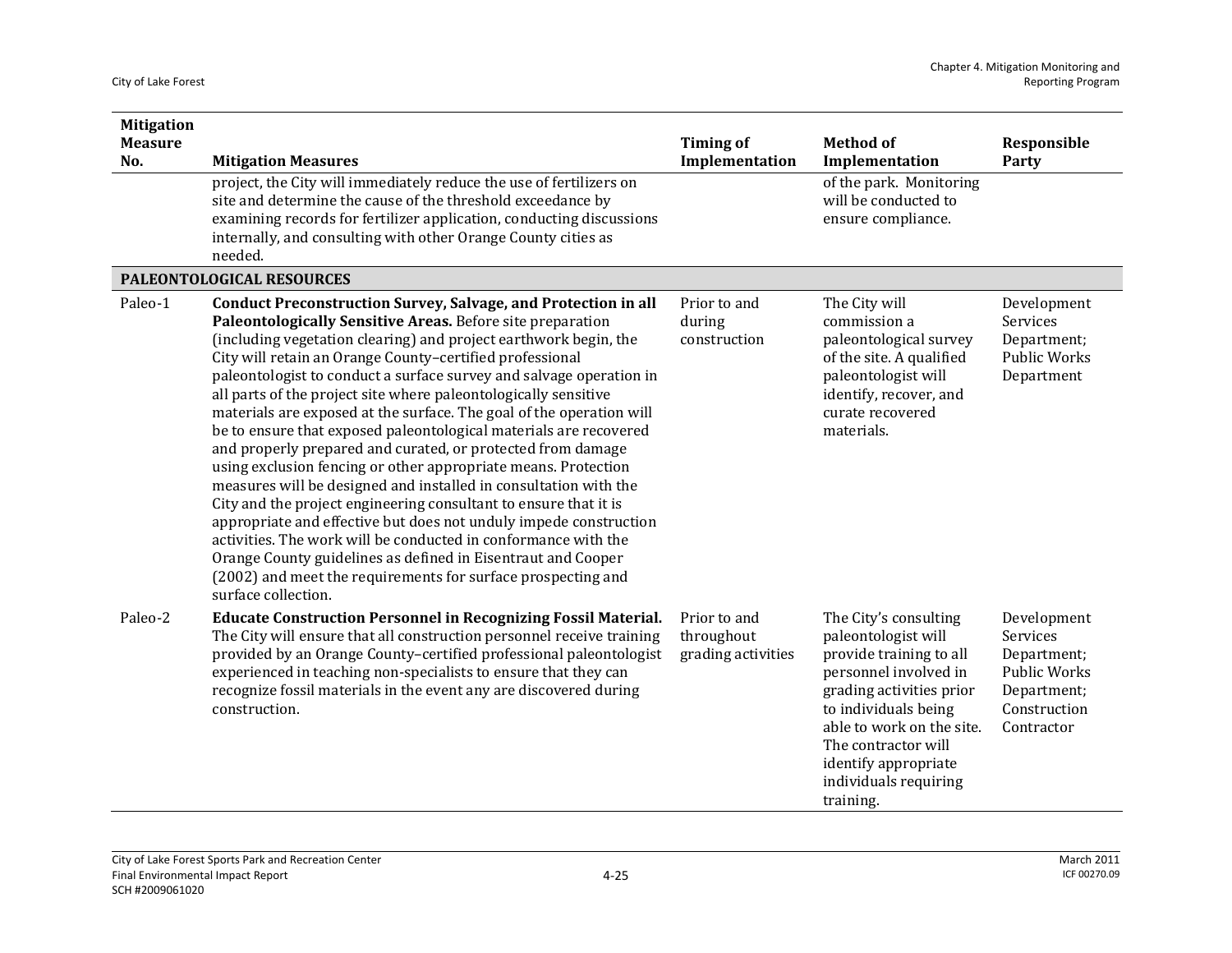| <b>Mitigation</b><br><b>Measure</b> |                                                                                                                                                                                                                                                                                                                                                                                                                                                                                                                                                                                                                                                                                                                                                                                                                                                                                                                                                                                                                                                                                                                                          | <b>Timing of</b>                                 | <b>Method of</b>                                                                                                                                                                                                                                                            | Responsible                                                                                                |
|-------------------------------------|------------------------------------------------------------------------------------------------------------------------------------------------------------------------------------------------------------------------------------------------------------------------------------------------------------------------------------------------------------------------------------------------------------------------------------------------------------------------------------------------------------------------------------------------------------------------------------------------------------------------------------------------------------------------------------------------------------------------------------------------------------------------------------------------------------------------------------------------------------------------------------------------------------------------------------------------------------------------------------------------------------------------------------------------------------------------------------------------------------------------------------------|--------------------------------------------------|-----------------------------------------------------------------------------------------------------------------------------------------------------------------------------------------------------------------------------------------------------------------------------|------------------------------------------------------------------------------------------------------------|
| No.                                 | <b>Mitigation Measures</b>                                                                                                                                                                                                                                                                                                                                                                                                                                                                                                                                                                                                                                                                                                                                                                                                                                                                                                                                                                                                                                                                                                               | Implementation                                   | Implementation                                                                                                                                                                                                                                                              | Party                                                                                                      |
| Paleo-3                             | Retain a Qualified Professional Paleontologist to Monitor<br>Ground-Disturbing Activities (OSA MM 3.5-5). Prior to issuance<br>of a grading permit, a qualified paleontologist shall be retained by<br>the City to provide professional paleontological services.<br>Specifically, during grading activities, the qualified paleontologist<br>shall conduct onsite paleontological monitoring for the project site.<br>Monitoring shall include inspection of exposed surfaces and<br>microscopic examination of matrix to determine if fossils are<br>present. The monitor shall have authority to divert grading away<br>from exposed fossils temporarily in order to recover the fossil<br>specimens. Cooperation and assistance from onsite personnel will<br>greatly assist timely resumption of work in the area of the fossil<br>discovery.                                                                                                                                                                                                                                                                                       | Prior to and<br>throughout<br>grading activities | The City will<br>commission a<br>paleontological<br>construction monitor to<br>monitor grading<br>activities.                                                                                                                                                               | Development<br>Services<br>Department;<br>Public Works<br>Department                                       |
| Paleo-4                             | <b>Stop Work if Fossil Remains Are Encountered During</b><br><b>Construction; Conduct Treatment as Appropriate. If fossil</b><br>remains are discovered during project-related activities, activities<br>in the vicinity of the find will stop immediately until a qualified<br>professional paleontologist can assess the nature and importance of<br>the find and a qualified professional paleontologist can recommend<br>appropriate treatment. Treatment may include preparation and<br>recovery of fossil materials so that they can be housed in an<br>appropriate museum or university collection and may also include<br>preparation of a report for publication describing the finds. The City<br>will be responsible for ensuring that recommendations regarding<br>treatment and reporting are implemented. The work will be<br>conducted in conformance with the Orange County guidelines as<br>defined in Eisentraut and Cooper (2002) and meet the<br>requirements for recovery, salvage, laboratory preparation,<br>preparation to the point of taxonomic identification, transferral,<br>and preparation and submittal. | During<br>construction<br>activities             | The paleontological<br>monitor will cease<br>construction activities<br>in the vicinity of<br>potential fossils until<br>they can be<br>appropriately evaluated<br>and treated.<br>Construction shall not<br>commence until the<br>area has been cleared<br>by the monitor. | Development<br>Services<br>Department;<br><b>Public Works</b><br>Department;<br>Paleontological<br>monitor |
| Paleo-5                             | Prepare Monthly Progress Reports (OSA MM 3.5-6). The<br>qualified paleontologists retained shall prepare monthly progress<br>reports to be filed with the City.                                                                                                                                                                                                                                                                                                                                                                                                                                                                                                                                                                                                                                                                                                                                                                                                                                                                                                                                                                          | During<br>construction<br>activities             | The paleontological<br>monitor will prepare<br>monthly progress<br>reports during<br>construction                                                                                                                                                                           | Development<br>Services<br>Department;<br>Paleontological<br>monitor                                       |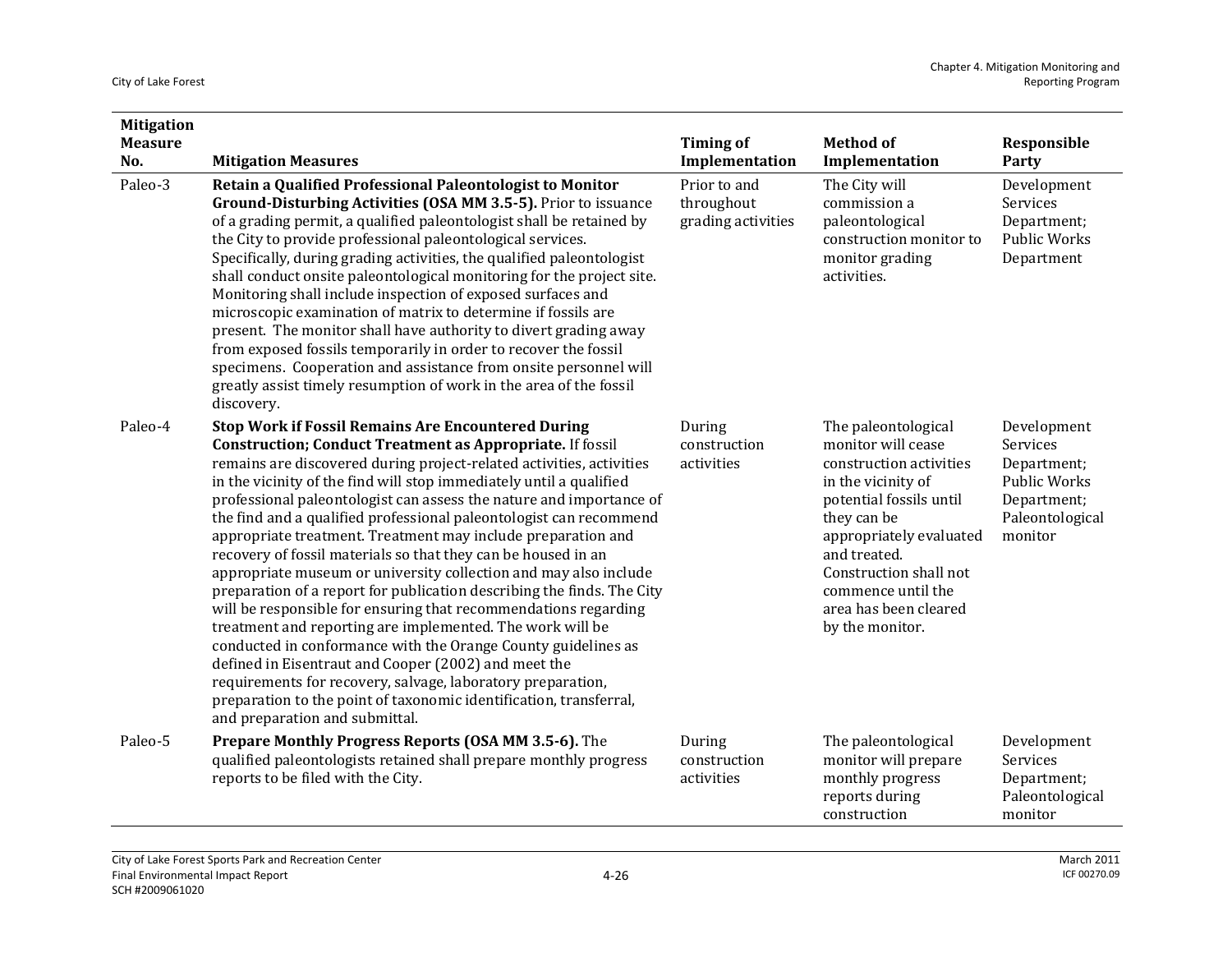| <b>Mitigation</b>     |                                                                                                                                                                                                                                                                                                                                                                                                                                                                                                                                                                                                                                                                                                                                                                                                                                                                                                                                                                                                                                                                                                          |                                      |                                                                                                                                                                                                                                           |                                                                      |
|-----------------------|----------------------------------------------------------------------------------------------------------------------------------------------------------------------------------------------------------------------------------------------------------------------------------------------------------------------------------------------------------------------------------------------------------------------------------------------------------------------------------------------------------------------------------------------------------------------------------------------------------------------------------------------------------------------------------------------------------------------------------------------------------------------------------------------------------------------------------------------------------------------------------------------------------------------------------------------------------------------------------------------------------------------------------------------------------------------------------------------------------|--------------------------------------|-------------------------------------------------------------------------------------------------------------------------------------------------------------------------------------------------------------------------------------------|----------------------------------------------------------------------|
| <b>Measure</b><br>No. | <b>Mitigation Measures</b>                                                                                                                                                                                                                                                                                                                                                                                                                                                                                                                                                                                                                                                                                                                                                                                                                                                                                                                                                                                                                                                                               | <b>Timing of</b><br>Implementation   | <b>Method of</b><br>Implementation                                                                                                                                                                                                        | Responsible<br>Party                                                 |
|                       |                                                                                                                                                                                                                                                                                                                                                                                                                                                                                                                                                                                                                                                                                                                                                                                                                                                                                                                                                                                                                                                                                                          |                                      | monitoring activities.                                                                                                                                                                                                                    |                                                                      |
| Paleo-6               | Prepare, Identify and Catalog Recovered Fossils (OSA MM 3.5-<br>7). Fossils recovered shall be prepared, identified, and catalogued<br>before donation to the accredited repository designated by the City<br>of Lake Forest.                                                                                                                                                                                                                                                                                                                                                                                                                                                                                                                                                                                                                                                                                                                                                                                                                                                                            | During<br>construction<br>activities | The paleontological<br>monitor will prepare,<br>identify, and catalog<br>recovered fossils, and<br>will work with the City<br>to curate the resources.                                                                                    | Development<br>Services<br>Department;<br>Paleontological<br>monitor |
| Paleo-7               | Prepare Final Paleontological Monitoring Report (OSA MM 3.5-<br>8). The retained qualified paleontologist shall prepare a final report<br>to be filed with the City. The report shall include a list of specimens<br>recovered, documentation of each locality, interpretation of fossils<br>recovered and shall include all specialists' reports as appendices.                                                                                                                                                                                                                                                                                                                                                                                                                                                                                                                                                                                                                                                                                                                                         | During<br>construction<br>activities | The paleontological<br>monitor will prepare a<br>final report identifying<br>monitoring activities,<br>discoveries, and<br>treatment of resources.                                                                                        | Development<br>Services<br>Department;<br>Paleontological<br>monitor |
|                       | <b>TRANSPORTATION AND CIRCULATION</b>                                                                                                                                                                                                                                                                                                                                                                                                                                                                                                                                                                                                                                                                                                                                                                                                                                                                                                                                                                                                                                                                    |                                      |                                                                                                                                                                                                                                           |                                                                      |
| $TC-1$                | Prepare and Implement a Construction Traffic Management<br>Plan. Prior to initiating construction, the City will prepare a<br>construction traffic management plan to be approved by the City<br>Engineer. The traffic management plan will include, but will not be<br>limited to:<br>• a street and site layout showing the location of construction<br>activity and surrounding streets to be used as detour routes,<br>including special signage,<br>• a tentative start date and construction duration period for each<br>phase of construction<br>• the name, address, and emergency contact number for those<br>responsible for maintaining the traffic control devices during the<br>course of construction,<br>• provisions for maintaining access for emergency vehicles at all<br>times,<br>• requirements for contractors to avoid intersections currently<br>operating at congested conditions, either by choosing routes that<br>avoid these locations or by receiving deliveries during nonpeak<br>times of day,<br>• provision of traffic controls within the site that may include flag | Prior to initiating<br>construction  | The City or construction<br>contractor will prepare<br>a construction traffic<br>management plan that<br>addresses the<br>requirements identified<br>in this measure as well<br>as those in mitigation<br>measures AQ-7 through<br>AQ-11. | <b>Public Works</b><br>Department;<br>Construction<br>Contractor     |